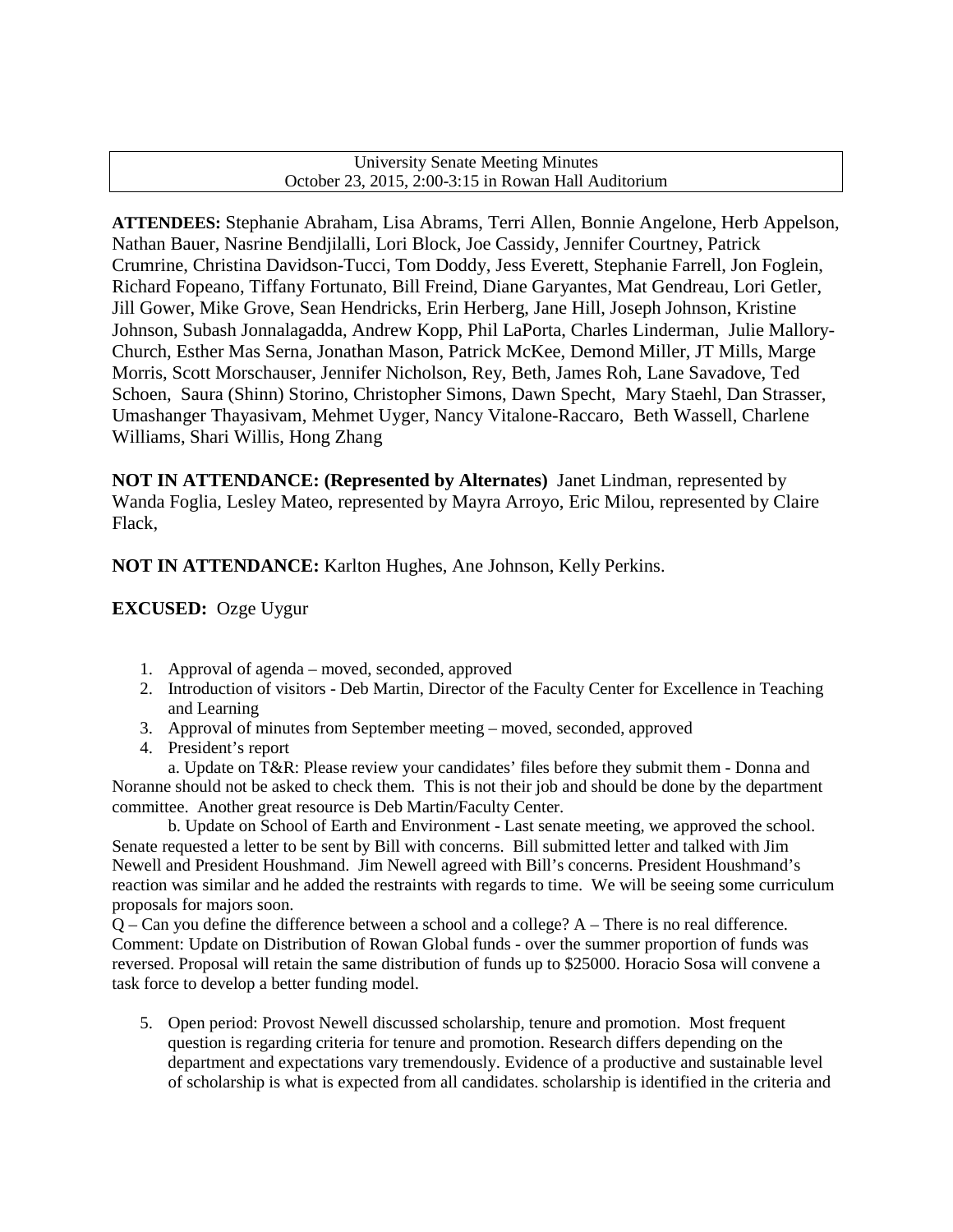those under review need evidence to show it will continue. Candidates who receive significant start-up funding will need to obtain external funding to show sustainability.

Q - What is the status of the program review? A - Each department under review has received a report. Programs have been asked to respond to the review. This is not a new report but a response. 7 programs total, one from each of the colleges will be included in phase 2 of program review. This should start next week.

Q – What are the service requirements for professors? A - General expectation that some aspect of service will be beneficial to career. Different levels (i.e. Instructor vs. Professor will have different types and levels of service).

Q - Are the deans aware of this? Some deans have increased the percentage of service for instructors? A - They should be. Once the departmental criteria have been approved, Deans should not be changing them.

Q - Checklist shows the criteria from date of hire A – Yes, this keeps things consistent regardless of who is in administration.

6. Rowan Core Revisions (Mike Grove) (page 2) Model put forth was the best based on our restraints. Approximately 80% adjuncts teach these courses. This was stripped down to bare essentials to get it to work.

There are 2 changes - pg 12 - study abroad may fulfill the global literacy requirement. International center is working on assessment instruments. We will hold off until we know what they are doing. pg 7 – Includes more flexibility for programs to offer courses within the literacies. Departments should not become their own colleges so there is a need to have some level of control over how this happens but this is not designed to reduce the offerings.

C - Bill - these are two modifications to the proposal.

Q - Page 19 timeline - Can you update the process? May need to alter the deadline date. A - Yes, will need to adjust the dates. Sociology and Anthropology are first to submit but nothing has gone to Senate at this time.

Vote - changes to model? Motion made, seconded unanimous approval

7. Statement of Principles (page 26) – This was designed to articulate the principles that guide our University. Board of Trustees will review this on Thursday. This is an aspirational document and includes no policies and no changes.

Motion made to address the statement of principles, seconded and unanimously approved, Motion made to address Nathan's amendments? Seconded, and unanimously approved.

Motion called to vote - approved

Motion called to accept amended document (as Nathan's revised document) –

44 yes, 8 Opposed. Vote carries. Nathan will prepare the final version.

#### **8.** Curriculum (Erin Herberg)

Process Q: Proposal to change the name of the School of Biomedical Science and Health Professions (Erin Herberg) (separate file) - Motion made - School of Health Professions, approved - unanimously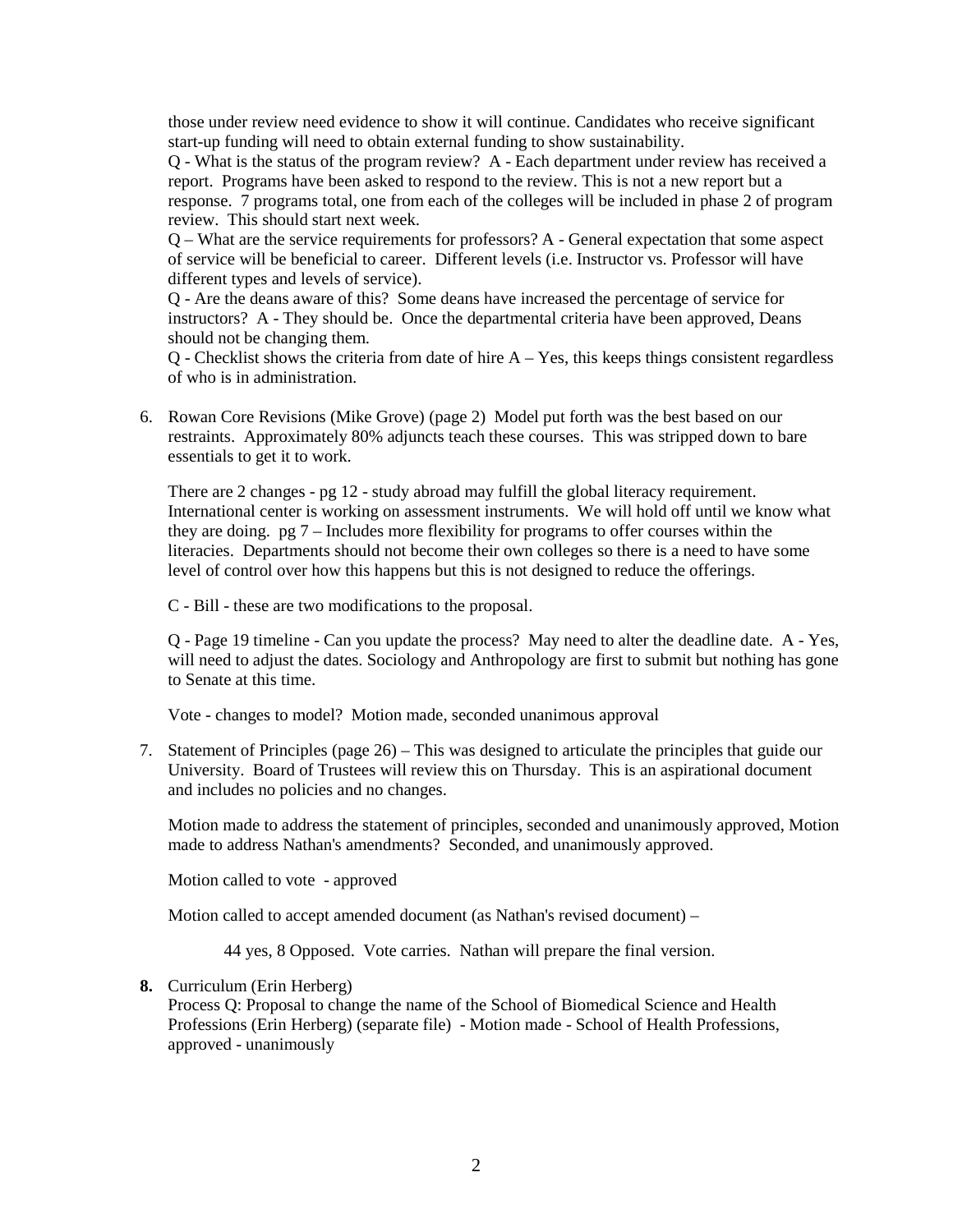9. New business – Chuck Linderman - Some job descriptions are not consistent with regards to teaching labs - professional staff member are being told they need to set up labs. Bill - Does this raise questions with the AFT?

Bill - shared governance - remind others to get on committees and be active Q - Who does the Ombudsman report to? A - Tobey Oxholm. Comment - There needs to be a different reporting structures and this should be a full-time position which reports to the Board of Trustees rather than administration..

10. Adjournment - 3pm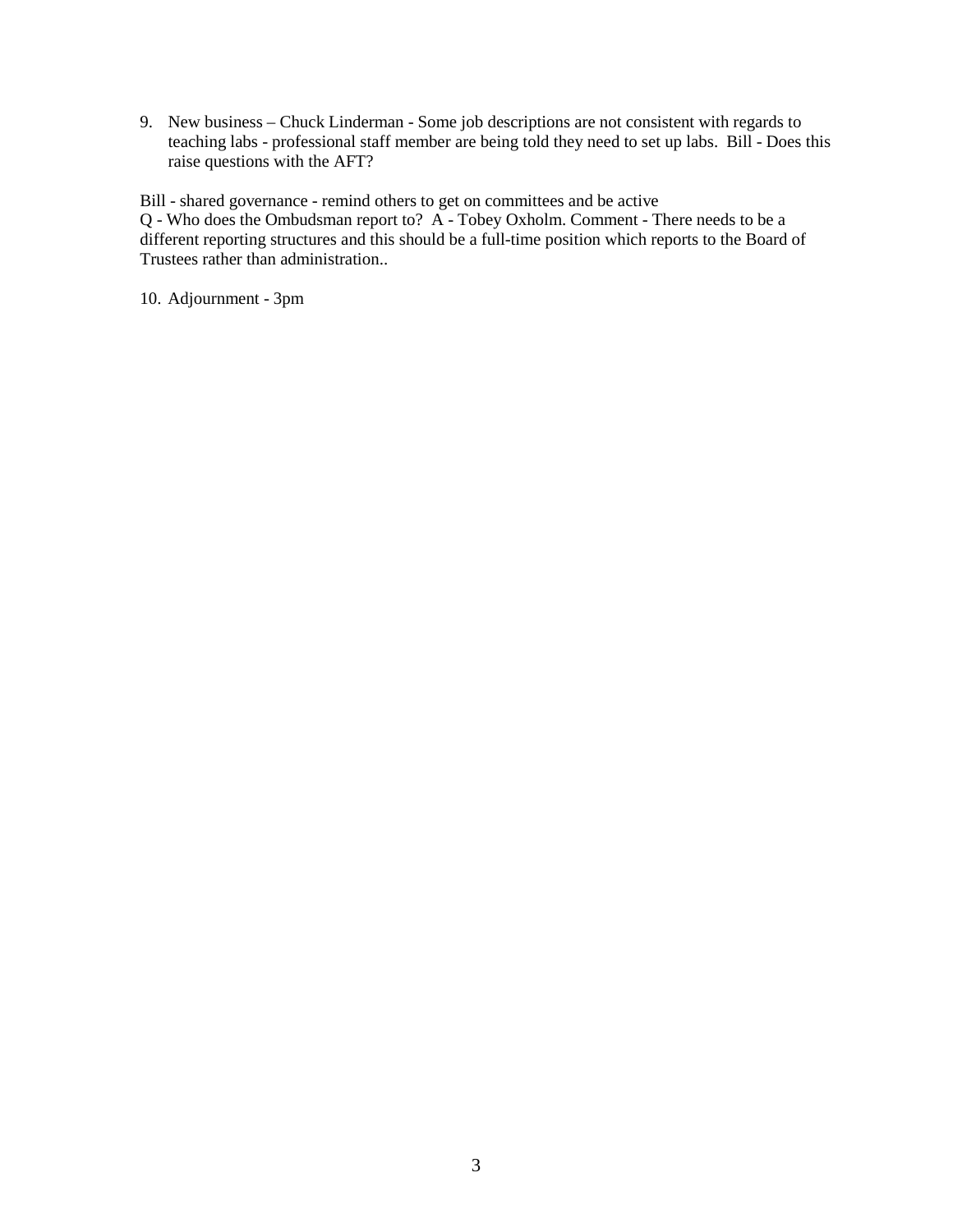## **I. DETAILS**

## **A. Proposal Title: Creation of the New Rowan Core**

**B. Sponsor(s):** Ad Hoc Committee on the Rowan Core:

Michael Grove, Committee Chair, Biological Sciences Fred Adelson, Art Ralph Dusseau, Civil and Environmental Engineering Andrew Kopp, Writing Arts Marilyn Manley, Foreign Languages & Literatures Lourin Plant, Music Bruce Plourde, English Joel Rudin, Management and Entrepreneurship Holly Willett, Language, Literacy and Special Education

**C. Changes (in From/To Format):**

## **1. Creation of a Rowan Core Standing Senate Committee (RCSS Committee) Implementation Date: Fall 2015**

## **2. Establishment of a Rowan Core Director (RC Director)**

### **Implementation Date: Spring 2016**

## **3. Replacing General Education bank requirements with the new Rowan Core:**

|  | B.A. programs: |
|--|----------------|
|--|----------------|

| From:                                                                                                                                              | C.Hs   | To:                                                                                                                                                                                                 | C.Hs        |
|----------------------------------------------------------------------------------------------------------------------------------------------------|--------|-----------------------------------------------------------------------------------------------------------------------------------------------------------------------------------------------------|-------------|
| <b>Major Requirements</b>                                                                                                                          | 30-39  | <b>Major Requirements</b>                                                                                                                                                                           | $30-39$     |
| Specified General Education Banks                                                                                                                  |        | Rowan Core                                                                                                                                                                                          |             |
| <b>Communication Bank</b><br>COMP 01.111 College Composition I (or<br>its equivalent)<br>COMP 01.112 College Composition II (or<br>its equivalent) | 3<br>3 | Communicative Literacy<br>COMP 01.111 College Composition I<br>(or its equivalent)<br>COMP 01.112 College Composition II<br>(or its equivalent)<br>CMS 04205 Public Speaking (or its<br>equivalent) | 3<br>3<br>3 |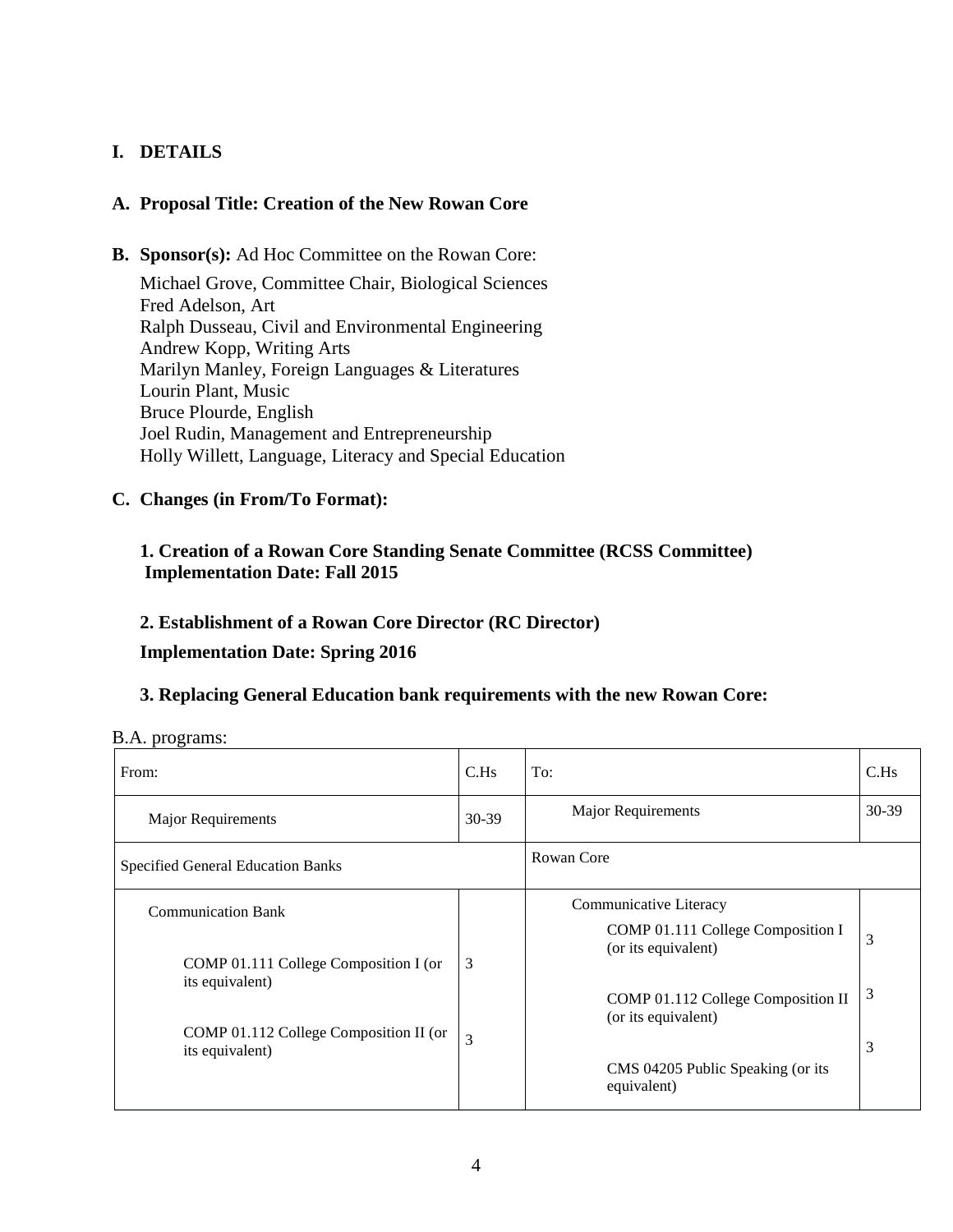| Science and Mathematics Bank<br>Social and Behavioral Sciences Bank | 7<br>6    | Quantitative Literacy Designated Course<br>Scientific Literacy Designated Course | 3<br>3         |
|---------------------------------------------------------------------|-----------|----------------------------------------------------------------------------------|----------------|
| History, Humanities and Languages Bank                              | 6         | Humanistic Literacy Designated Course                                            | 3              |
|                                                                     |           | Artistic Literacy Designated Course                                              | 3              |
|                                                                     |           | Global Literacy Designated Course                                                | 3              |
| Non Program (Gen Ed) Courses                                        | $26 - 35$ | <b>Non Program (Gen Ed) Courses</b>                                              | $27 - 36$      |
| Free electives                                                      | $21 - 30$ | <b>Free electives</b>                                                            | $21 - 30$      |
| Minimum Semester Hours for Degree                                   | 120-122   | Minimum Semester Hours for Degree                                                | $120 -$<br>122 |

## B.S. programs:

| From:                                                                                                                                              | C.Hs      | To:                                                                                                                                                                                                 | C.Hs        |
|----------------------------------------------------------------------------------------------------------------------------------------------------|-----------|-----------------------------------------------------------------------------------------------------------------------------------------------------------------------------------------------------|-------------|
| Major Requirements                                                                                                                                 | $60 - 64$ | <b>Major Requirements</b>                                                                                                                                                                           | $60 - 64$   |
| <b>Specified General Education Banks</b>                                                                                                           |           | Rowan Core                                                                                                                                                                                          |             |
| <b>Communication Bank</b><br>COMP 01.111 College Composition I (or<br>its equivalent)<br>COMP 01.112 College Composition II (or<br>its equivalent) | 3<br>3    | Communicative Literacy<br>COMP 01.111 College Composition I<br>(or its equivalent)<br>COMP 01.112 College Composition II<br>(or its equivalent)<br>CMS 04205 Public Speaking (or its<br>equivalent) | 3<br>3<br>3 |
| Science and Mathematics Bank<br>Social and Behavioral Sciences Bank<br>History, Humanities and Languages Bank                                      | 6<br>6    | Quantitative Literacy Designated Course<br>Scientific Literacy Designated Course<br>Humanistic Literacy Designated Course                                                                           | 3<br>3<br>3 |
|                                                                                                                                                    |           | Artistic Literacy Designated Course                                                                                                                                                                 | 3           |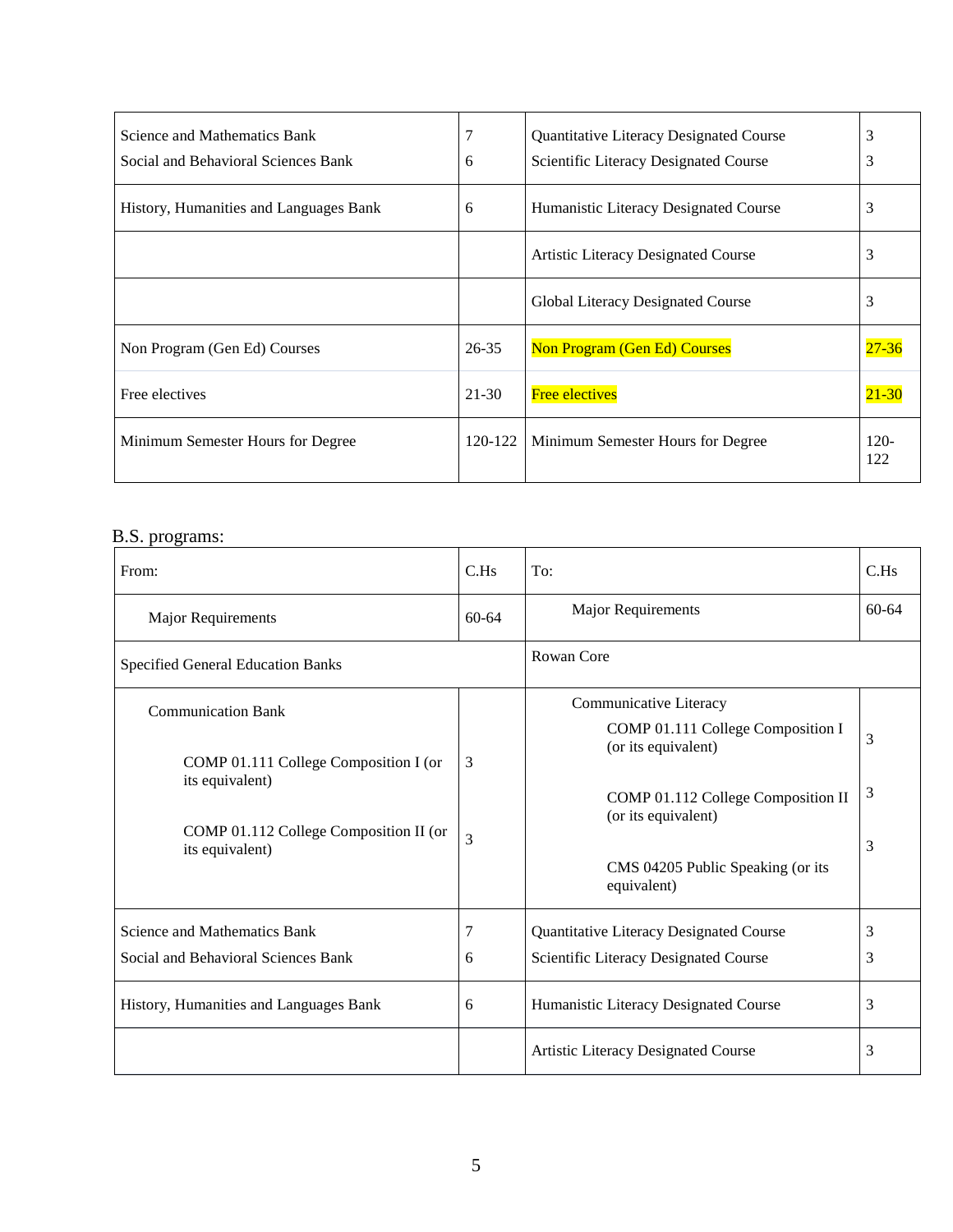|                                   |           | Global Literacy Designated Course   | 3              |
|-----------------------------------|-----------|-------------------------------------|----------------|
| Non Program (Gen Ed) Courses      | 17-29     | <b>Non Program (Gen Ed) Courses</b> | $18 - 30$      |
| Free electives                    | $6-18$    | <b>Free electives</b>               | $6-18$         |
| Minimum Semester Hours for Degree | $120-122$ | Minimum Semester Hours for Degree   | $120 -$<br>122 |

# Specialized programs:

| From:                                                                                                                                              | C.Hs   | To:                                                                                                                                                                                                 | C.Hs        |
|----------------------------------------------------------------------------------------------------------------------------------------------------|--------|-----------------------------------------------------------------------------------------------------------------------------------------------------------------------------------------------------|-------------|
| Major Requirements                                                                                                                                 | $60+$  | <b>Major Requirements</b>                                                                                                                                                                           | $60+$       |
| <b>Specified General Education Banks</b>                                                                                                           |        | Rowan Core                                                                                                                                                                                          |             |
| <b>Communication Bank</b><br>COMP 01.111 College Composition I (or<br>its equivalent)<br>COMP 01.112 College Composition II (or<br>its equivalent) | 3<br>3 | Communicative Literacy<br>COMP 01.111 College Composition I<br>(or its equivalent)<br>COMP 01.112 College Composition II<br>(or its equivalent)<br>CMS 04205 Public Speaking (or its<br>equivalent) | 3<br>3<br>3 |
| Science and Mathematics Bank<br>Social and Behavioral Sciences Bank                                                                                | 7<br>6 | Quantitative Literacy Designated Course<br>Scientific Literacy Designated Course                                                                                                                    | 3<br>3      |
| History, Humanities and Languages Bank                                                                                                             | 6      | Humanistic Literacy Designated Course                                                                                                                                                               | 3           |
|                                                                                                                                                    |        | Artistic Literacy Designated Course                                                                                                                                                                 | 3           |
|                                                                                                                                                    |        | Global Literacy Designated Course                                                                                                                                                                   | 3           |
| Non Program (Gen Ed) Courses                                                                                                                       | 17     | <b>Non Program (Gen Ed) Courses</b>                                                                                                                                                                 | 18          |
| Free electives                                                                                                                                     | $0+$   | <b>Free electives</b>                                                                                                                                                                               | $0+$        |
| Minimum Semester Hours for Degree                                                                                                                  | $120+$ | Minimum Semester Hours for Degree                                                                                                                                                                   | $120+$      |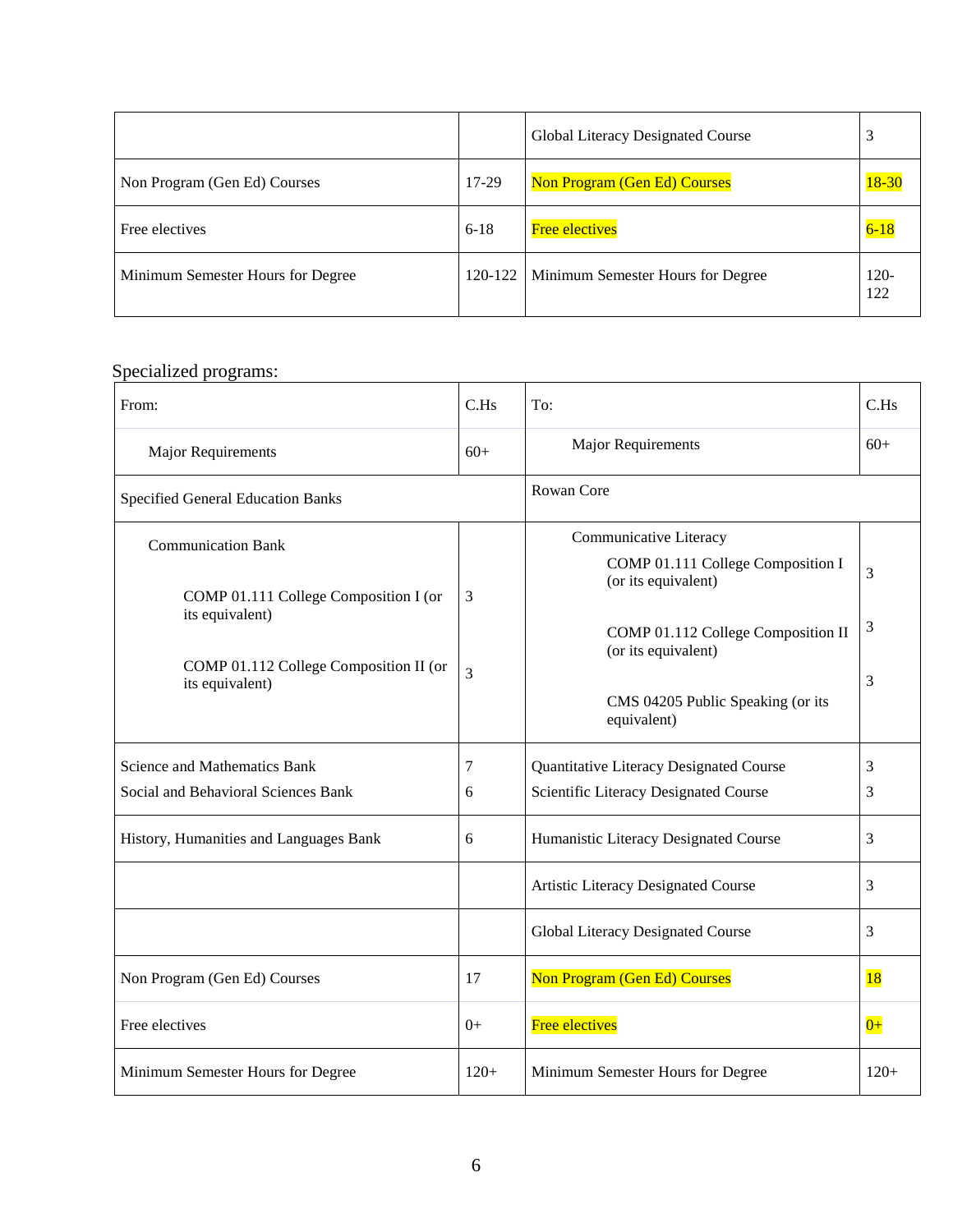Implementation Date: The Rowan Core will be required of all incoming freshmen and transfer students in Fall 2017.

| From:                                                    | To:                                                                                                      |
|----------------------------------------------------------|----------------------------------------------------------------------------------------------------------|
| Public Speaking (CMS 04205) (or its equivalent)          | Public Speaking (CMS 04205) (or its equivalent)                                                          |
| Artistic and Creative Experience (ACE) Designated Course | Replaced by the Artistic Literacy Designated Course<br>requirement within the Rowan Core                 |
| Multicultural/Global (M/G) Designated Course             | Replaced by the Global Literacy Designated Course<br>requirement within the Rowan Core                   |
| In-Class Laboratory (LAB) Designated Course              | Optional program-specific requirement outside of the Rowan<br>Core ( <i>i.e.</i> in Non-Program Courses) |

## **4. Implemented Modifications to Specific Rowan Experience Requirements:**

Implementation Date: These modifications to Rowan Experience will take effect for all incoming freshmen and transfer students in Fall 2017.

## **5. Recommended Modifications to Specific Rowan Experience Requirements**

| From:                                                                                                                                          | To:                                                                                                                                            |
|------------------------------------------------------------------------------------------------------------------------------------------------|------------------------------------------------------------------------------------------------------------------------------------------------|
| Rowan Seminar (RS) Designated Course (required for all<br>freshmen and transfers with freshman status, entering with<br>fewer than 24 credits) | Rowan Seminar (RS) Designated Course (required for all<br>freshmen and transfers with freshman status, entering with<br>fewer than 24 credits) |
| Writing Intensive (WI) Designated Course                                                                                                       | Optional program-specific requirement outside of the Rowan<br>Core ( <i>i.e.</i> in Non-Program Courses)                                       |
| Broad-Based Literature (LIT) Designated Course                                                                                                 | Optional program-specific requirement outside of the Rowan<br>Core (i.e. in Non-Program Courses)                                               |

Because these requirements are not directly included in the proposed Rowan Core (as is Public Speaking), not redundant with the Core Literacy designations (as are Multicultural/Global and ACE), and not currently assessable under any of the adopted Literacy designations, this proposal cannot determine their final fate. The committee has herein made recommendations which appear consistent with the joint goals of the Rowan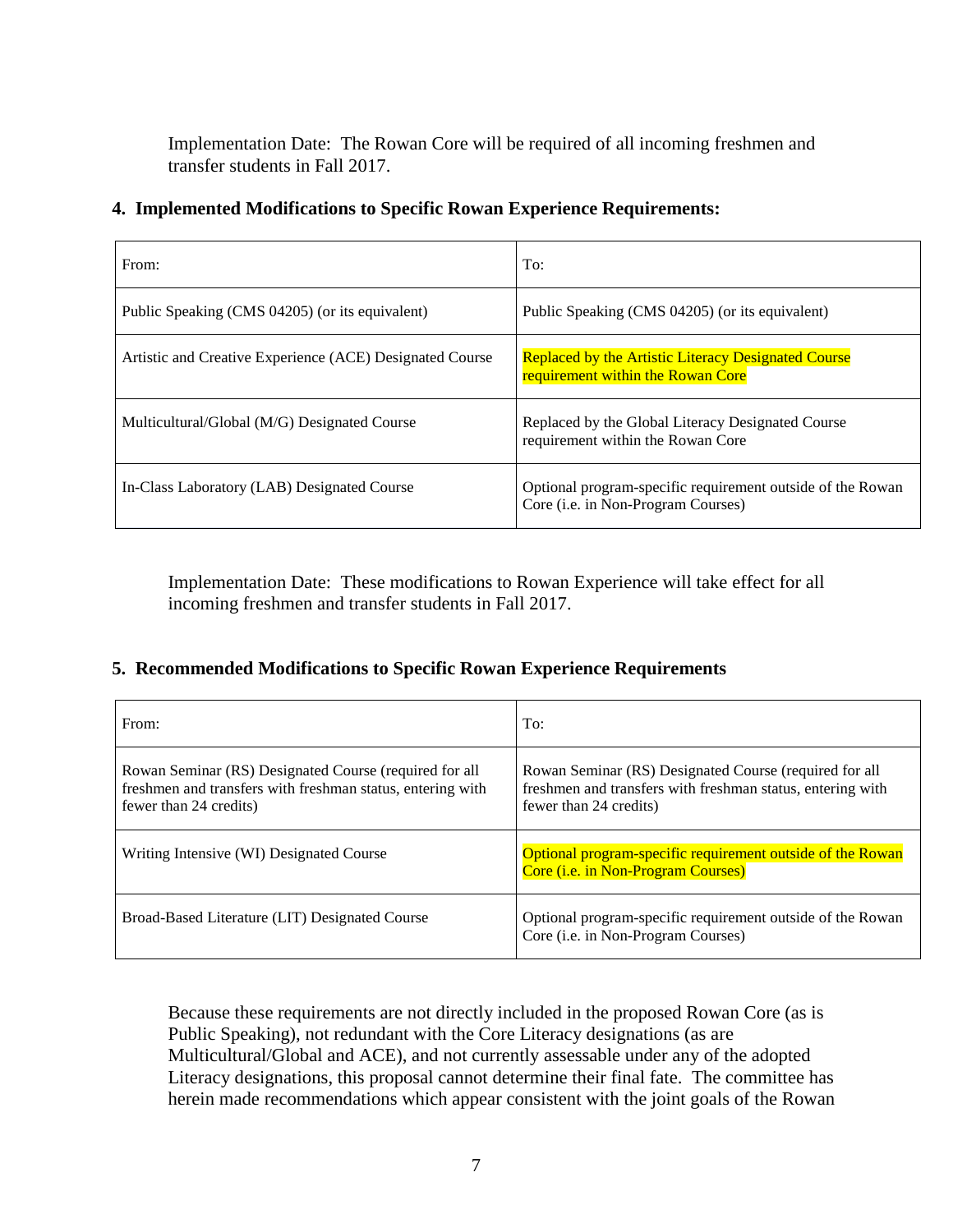Core and Rowan Experience, but we also recommend that a separately charged committee develop a proposal to finalize their status with all practical speed.

Implementation date: TBD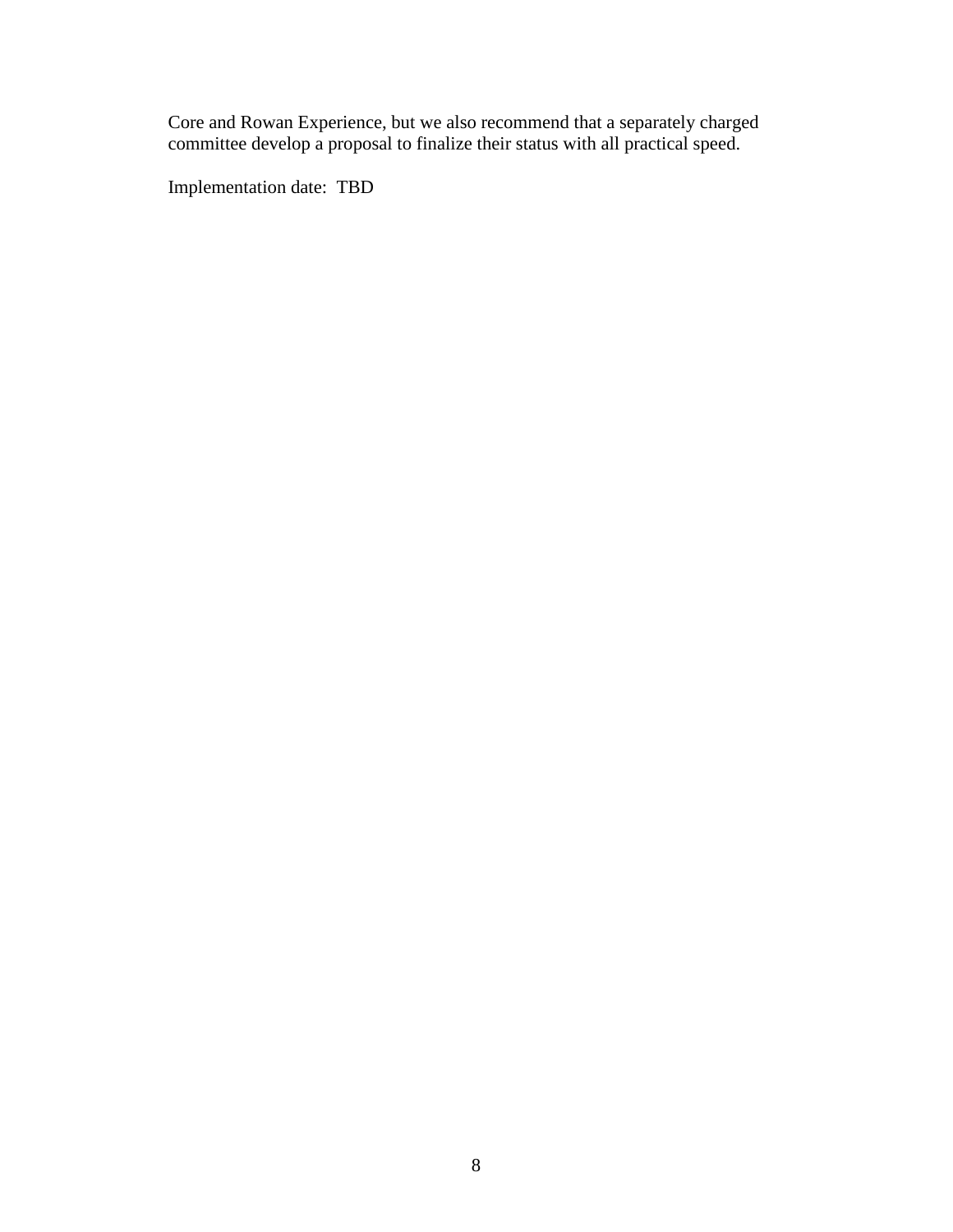## **II. DESCRIPTION & RATIONALE**

## **A. Change 1: Creation of a Rowan Core Standing Senate Committee (RCSS Committee)**

- $\Box$  To start during the Fall 2015 semester
- $\Box$  The Chair of the RCSS Committee will be a Senator and the RCSS Committee will report to the University Senate.
- $\Box$  Membership will consist of two faculty members from each of the following seven colleges:
	- o College of Communication & Creative Arts
	- o College of Education
	- o College of Engineering
	- o College of Humanities & Social Sciences
	- o College of Performing Arts
	- o Rohrer College of Business
	- o College of Science and Mathematics
- $\Box$  Responsibilities include:
	- o Recommending selection of the RC Director
	- o Consulting with departments regarding potential RC course offerings
	- o Reviewing curriculum proposals and attending open hearings for new and existing courses seeking inclusion within the RC.
	- o Evaluating the assessment outcomes submitted by departments for their RC courses
	- o In the interest of teaching students to draw connections among the six Literacies (Artistic, Communicative, Global, Humanistic, Quantitative, and Scientific: see appendix for complete Literacy narratives) and to apply the skills obtained through the study of multiple Literacies to problem-solving, the RCSS Committee will have an ongoing commitment to the creation and implementation of a "Multi-Literacy" designation (see below).
	- o In the interest of specifically targeting the Learning Goals falling under the "Students will engage their learning by" category of each of the six Literacies, the RCSS Committee will have an ongoing commitment to the creation and implementation of an "Experiential Learning" designation (see below).

## **B. Change 2: Establishment of a Rowan Core Director (RC Director)**

- $\Box$  To start in Spring 2016
- $\Box$  This will be a tenured faculty member, with 9 SH of released time per fall and spring semester and 3 SH summer compensation, recommended by the RCSS Committee and approved by the Provost.
- $\Box$  The RC Director will report to the Provost's Office.
- $\Box$  Secretarial staff and office space are required.
- $\Box$  Responsibilities include:
	- o Development and coordination of workshops to train faculty in RC course development and assessment
	- o Reviewing curriculum proposals and scheduling and attending open hearings for new and existing courses seeking inclusion within the RC. Once passed by the RCSS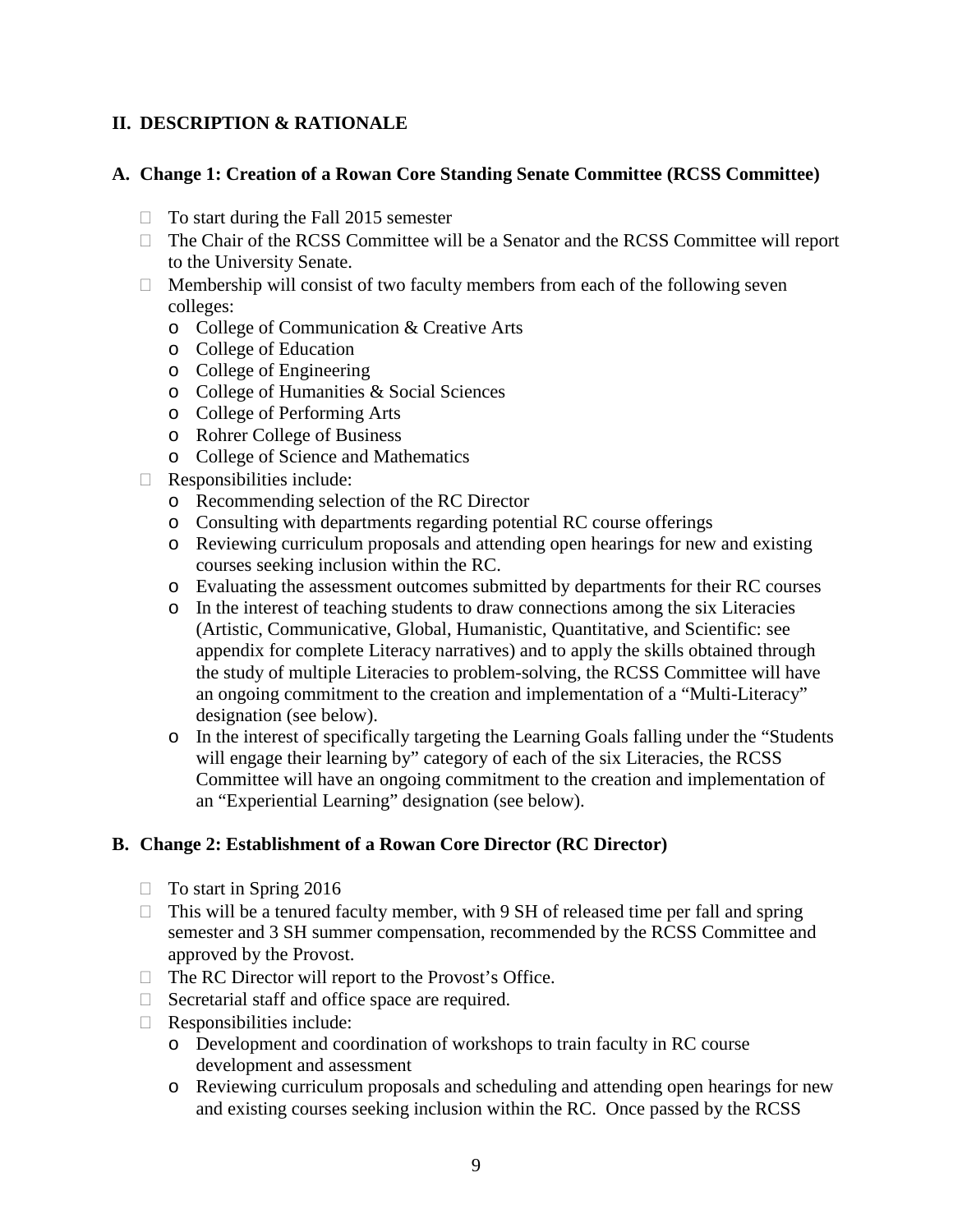Committee and approved by the RC Director, the University Senate Curriculum Chair will have final curricular approval.

- o Oversight, coordination and compilation of assessment efforts
- o Playing an integral part in the creation and implementation of a "Multi-Literacy" designation, including scheduling of and staff recruitment for RC Multi-Literacy courses (see below)
- o Playing an integral part in the creation and implementation of an "Experiential Learning" designation (see below).
- o Liaise with community colleges regarding issues of general education.

## **C. Change 3: Replacing General Education bank requirements with the new Rowan Core**

## **1. Curriculum and assessment process and guidelines:**

- a. Identification of potential RC courses:
	- $\Box$  As a first step, by September 30, 2015, all departments should submit a list of potential RC courses (both existing and new) and the corresponding sought-after Literacy designation (i.e. Scientific Literacy, Quantitative Literacy, etc.) to the University Senate President, who will share these with the RCSS Committee in Fall 2015.
		- o During the Fall 2015 semester, the RCSS Committee will then examine the departmental lists for the purpose of addressing any anticipated curricular problems or gaps and communicate with the relevant departments. For example, programs within the College of Engineering might request that the Math Department submit particular courses for inclusion within the RC in order to avoid the need to require additional Quantitative Literacy credits for Engineering students.
		- o Depending on the number of potential RC courses for a given department, individual faculty members may request 3 SH of released time for exceptional service for the Spring 2016 semester, for the purpose of writing (and revising) RC curriculum proposals.
- b. Submitting RC curriculum proposals:
	- $\Box$  Starting with the Spring 2016 semester, proposals may be submitted for both new and existing courses to be included within the RC.
	- $\Box$  All RC courses will carry one Literacy designation only<sup>[1](#page-0-0)</sup> and all transfer courses equivalent to RC courses will be considered to satisfy the same Literacy designations.
	- $\Box$  In order to gain a Literacy designation, proposals for both new and existing courses must address how the course satisfies each of the four Learning Goals areas described within the respective Literacy narrative; within each Literacy narrative, these four areas are titled, "Students will know", "Students will

<sup>&</sup>lt;sup>1</sup> When the Multi-Literacy designation is implemented, courses with the Multi-Literacy designation will carry this designation only and will not also carry single Literacy designations.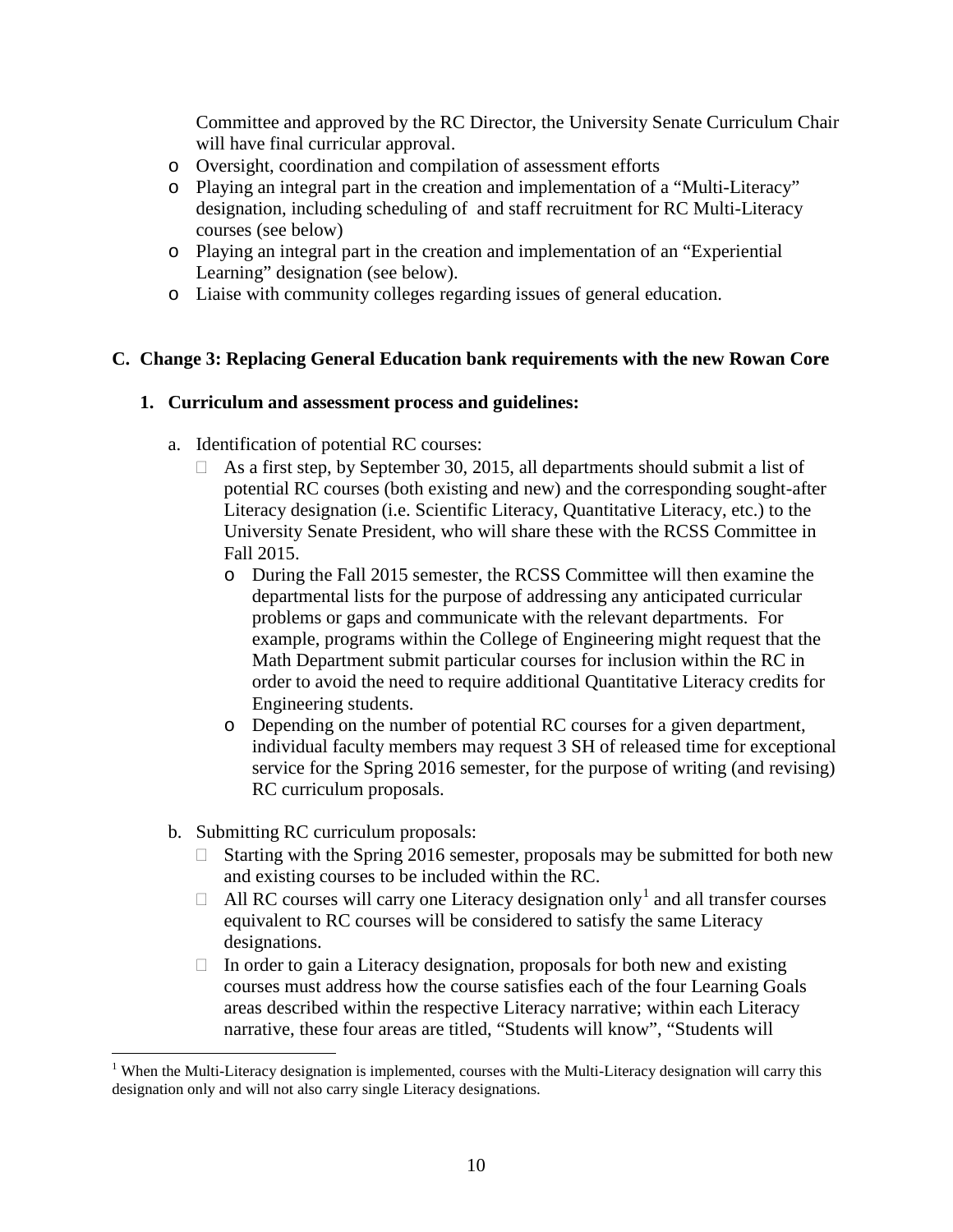understand", Students will appreciate" and "Students will engage their learning by".

- $\Box$  Proposals for the acquisition of a Literacy designation for both new and existing courses must also address how corresponding Learning Outcomes will be satisfied and assessed. The Learning Outcomes listed within each Literacy narrative are not exhaustive; specific proposals may describe Learning Outcomes in addition to those included within each Literacy narrative. Additional Learning Outcomes must be consistent with the Learning Goals of the corresponding Literacy.
- $\Box$  College Composition I, College Composition II, Public Speaking and all courses considered equivalent to these three, which will replace one or more of these three, such as Sophomore Engineering Clinic I (ENGR 01.201 - equivalent to College Composition II) and Sophomore Engineering Clinic II (ENGR 01.202 equivalent to Public Speaking), are automatically granted the Communicative Literacy designation. Curriculum proposals for College Composition I, College Composition II, Public Speaking and all equivalent courses will only need to address how corresponding Communicative Literacy Learning Outcomes will be satisfied and assessed. Courses developed as Communicative Literacy equivalents of these three courses for use in other programs (or for offering to the wider University community) will be required to follow the same approval procedure as with the other literacy designations.
- Departments and programs are free under this model to develop and propose courses that address and assess any literacy. It is, of course, incumbent upon departments and programs that are developing courses whose literacies naturally overlap significantly with those offered by other programs to consult carefully and fully during the development and approval process. Courses with significant overlap should generally be developed only when there is clear evidence that a given literacy cannot be substantially met via an existing offering. In such cases, the RSCC Committee will be tasked with assessing both the inadequacy of existing offerings and the ability of the proposing department or program to offer and assess a course which may fall outside of natural disciplinary boundaries.
- c. Periodic assessment of RC courses:
	- $\Box$  Initially, for all RC courses, at least one Learning Outcome must be assessed once every two years and reported to the RCSS Committee. The RCSS Committee may choose to revisit both the number of Learning Outcomes assessed and the cycle for assessment.
		- o College Composition I, College Composition II, Public Speaking and all courses considered to be equivalent to these three must satisfy the same assessment requirement as courses carrying the Communicative Literacy designation.
	- $\Box$  If the RCSS Committee determines that the targeted Learning Outcome is not being met for a particular RC course, a plan must be submitted by the end of the following semester, either for alteration of the course, with the goal of satisfying the targeted Learning Outcome, or for a new Learning Outcome and assessment mechanism; the revisions and new assessment will be included in the following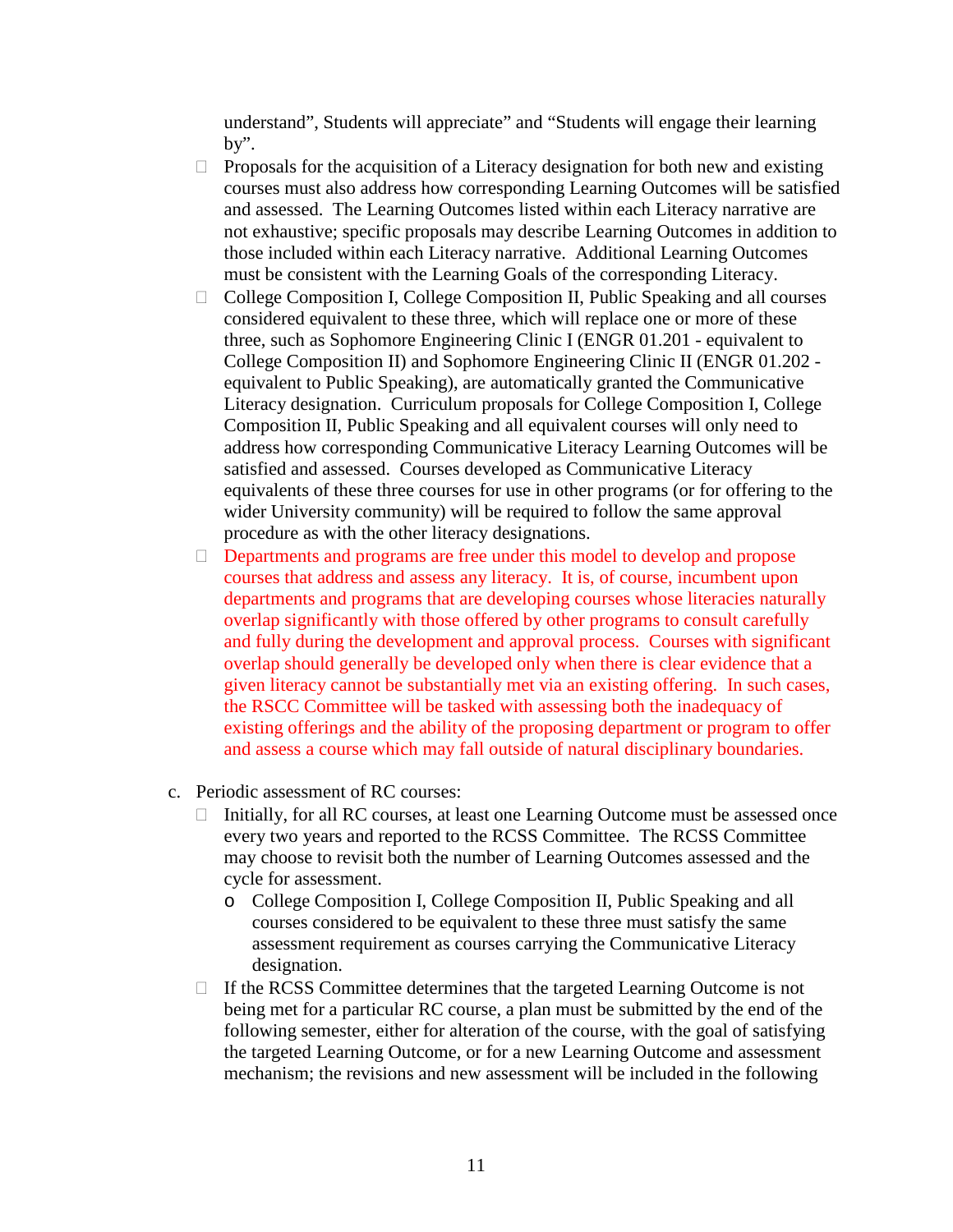assessment report, submitted two years after the submission of the previous report.

- o The authors of the assessment report may appeal the outcome of the RCSS Committee and pursue the matter with the Learning Outcomes Assessment Committee.
- d. Approval of Rowan Core proposals:
	- $\Box$  RC proposals not approved by the RCSS Committee will require revision and resubmission.
		- o Proposal sponsors may appeal the disapproval of the RCSS Committee and request that their proposal be reviewed by the University Senate Curriculum Committee.
	- $\Box$  RC proposals approved by the RCSS Committee proceed to the RC Director, who must review the proposals and write a letter of consultation.
		- o Proposals that have received positive letters of consultation from the RC Director then proceed to the University Senate Curriculum Committee Chair for final approval.
		- o Proposals that have received negative letters of consultation, indicating a lack of support from the RC Director, then proceed to the University Senate Curriculum Committee for further review if appealed by the proposal sponsors.

## **2. Rowan Core course structure and requirements:**

- a. Initially, the Rowan Core will consist of the following courses, totaling 24 SH; any of these may be fulfilled within a major program:
	- $\Box$  College Composition I (3 SH)
	- $\Box$  College Composition II (3 SH)
	- $\Box$  Public Speaking (3 SH)
	- $\Box$  Artistic Literacy course (3 SH)
	- $\Box$  Global Literacy course (3 SH)
	- $\Box$  Humanistic Literacy course (3 SH)
	- $\Box$  Quantitative Literacy course (3 SH)
	- $\Box$  Scientific Literacy course (3 SH)

The above 24 SH will be required of all undergraduate programs; however, courses considered to be equivalent to College Composition I, College Composition II and Public Speaking may be substituted for these three courses. For example, at present, Sophomore Engineering Clinic I (ENGR 01.201) is considered as equivalent to College Composition II and Sophomore Engineering Clinic II (ENGR 01.202) is considered as equivalent to Public Speaking. College Composition I, College Composition II, Public Speaking and all courses considered equivalent to these three are automatically granted the Communicative Literacy designation.

Additional Communicative Literacy courses may be proposed and used to fulfill program-specific requirements, for example, within non-program electives.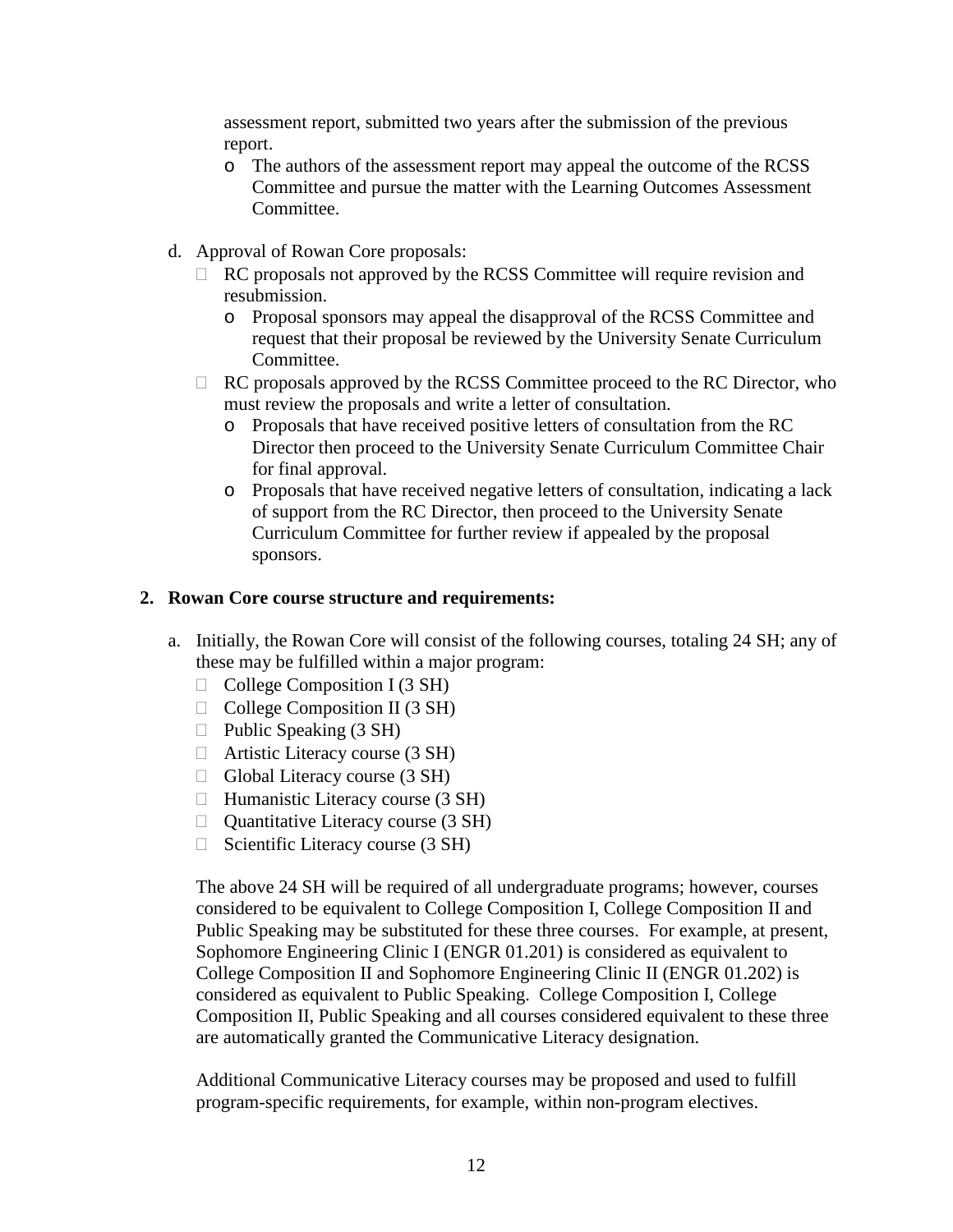Transfer students must also satisfy all six Literacy designations and transfer courses will be accepted in satisfaction of RC Literacy designation requirements where equivalent.

Eventually, the Rowan Core will include a "Multi-Literacy" designation and an "Experiential Learning" designation; depending on the outcomes of the future work on these two new designations accomplished by the RCSS Committee, these two additional elements may add to the total number of credits for the Rowan Core.

#### b. Multi-Literacy designation:

In the interest of teaching students to draw connections among the six Literacies and to apply the skills obtained through the study of multiple Literacies to problemsolving, the RCSS Committee will have an ongoing commitment to the creation and implementation of a Multi-Literacy designation, to be included within the Rowan Core. Multi-Literacy courses would provide a vital aid in students' understanding of the overall goals of the Rowan Core and the importance of the various Literacies to their lives and chosen careers.

The development of Multi-Literacy courses in the Rowan Core appears particularly appropriate given the University's increased emphasis on collaborative research efforts. In the same way that many courses are informed by the research interests of the faculty member teaching them, Rowan faculty already engaged in collaborative research across disciplines would be able to add a variety of new and greatly beneficial courses to the curriculum. Conversely, faculty who engage in the development of such courses may very well find fertile new ground for collaborative research efforts which do not yet exist on this campus. Finally, the stimulation of conversations regarding pedagogy among faculty in disparate disciplinary areas that should accompany the development of these courses could only help to further integrate the Rowan community.

The RCSS Committee will first need to conduct a detailed investigation of the possibilities for and the appropriateness of implementing (and growing) the Multi-Literacy designation. Following this investigation, a first curriculum proposal will be submitted by the RCSS Committee in Spring 2017 for the inclusion of the Multi-Literacy designation within the Rowan Core. The initial proposal will include the following:

- $\Box$  A set of appropriate Learning Goals and assessable Learning Outcomes, similar in format to those of the Literacy narratives (Artistic, Communicative, Global, Humanistic, Quantitative, and Scientific)
	- o Coverage and assessment of the different Learning Goals and Learning Outcomes for the individual Literacies would not be the primary focus for the Multi-Literacy courses; rather, the abilities of the students to integrate learning across the Literacies and to engage with them as appropriate to the problem at hand are what should be assessed.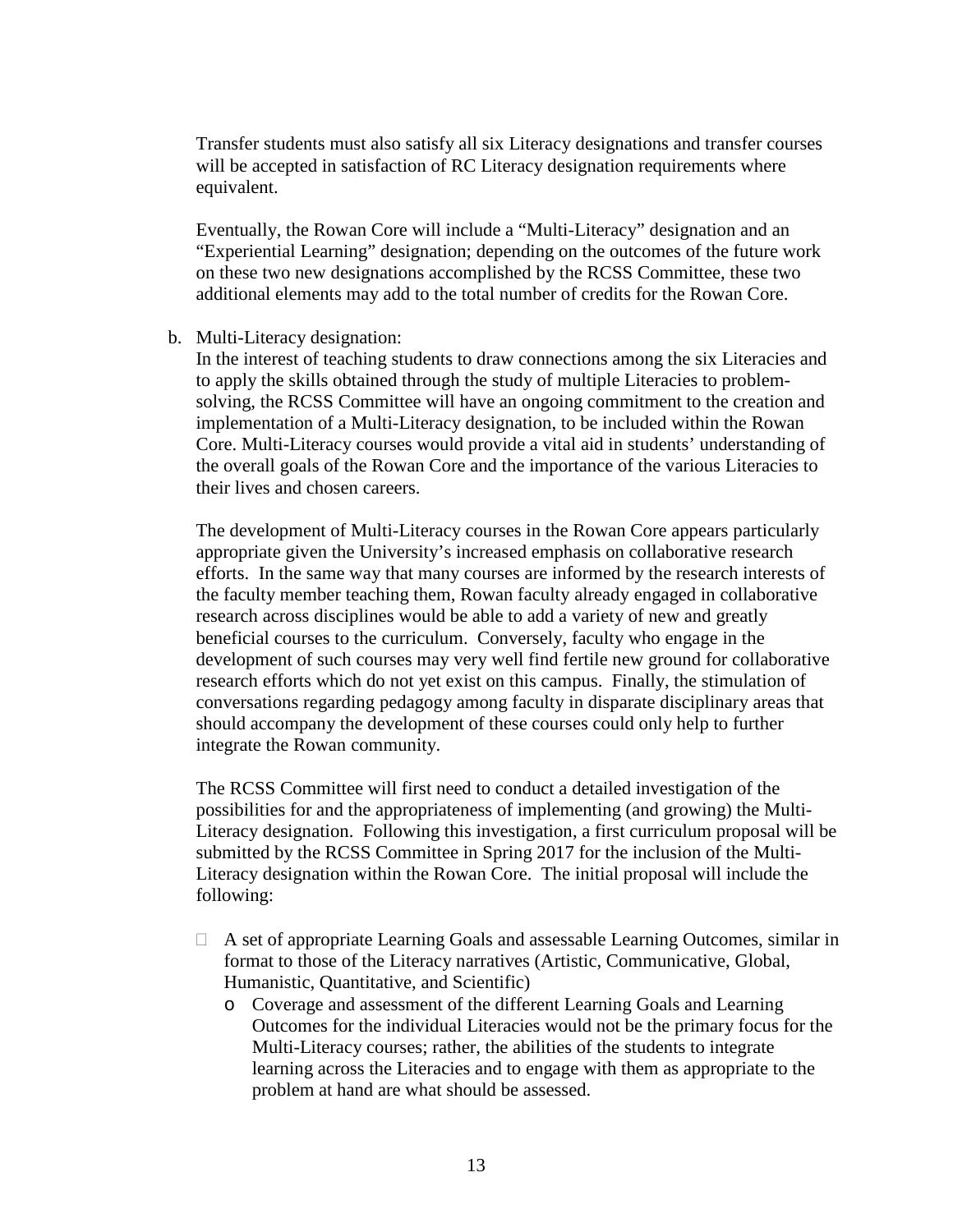- $\Box$  A rationale for either requiring, or making optional, the Multi-Literacy designation for all, or some subset of Rowan University students. Possibilities for implementation considered by the RCSS Committee could include such outcomes as the following **(these examples are to be considered only conjectural possibilities)**:
	- o The RCSS Committee may determine, for example, that the Multi-Literacy designation will be required for all Rowan University students.
	- o The RCSS Committee may determine, for example, that the Multi-Literacy designation will be required for B.A. (or B.S.) students only.
	- o The RCSS Committee may determine, for example, that the Multi-Literacy designation will be required for the students of particular colleges only, such as the College of Humanities and Social Sciences.
	- o The RCSS Committee may determine, for example, that the Multi-Literacy designation will be optional for all Rowan University students, as a possible replacement for another Rowan Core requirement, such as the Experiential Learning designation.
	- o The RCSS Committee may determine, for example, that the Multi-Literacy designation will be a 6 SH requirement/option.
	- o The RCSS Committee may determine, for example, that the Multi-Literacy designation will be a 3 SH requirement/option.
	- o The RCSS Committee may determine, for example, that Multi-Literacy courses should include two, three, four, five, or all six of the different Literacies.
		- Multi-Literacy courses incorporating elements of all six existing Literacies could examine a single problem or a narrowly focused set of problems. The teaching of broad themes might require an integrated two-semester sequence for adequate coverage. Example problems could include (but are not limited to):
			- $\Box$  Understanding the nature of creativity and genius
			- $\Box$  Understanding and appreciating the full scope of human diversity
			- $\Box$  How sustainability is best defined and achieved in the modern world
		- Multi-Literacy courses could focus narrowly on two Literacies, with one of the Literacies being of primary importance in the student's chosen discipline and the other used in examining the discipline from an outsider's perspective. For example, several of the science departments currently require Philosophy of Science for all majors. Also, disciplinespecific communication courses (e.g. Writing in the Humanities) would likely be of great interest and utility to many major programs.
- c. Experiential Learning designation:

As mentioned above, in the interest of specifically targeting the Learning Goals falling under the "Students will engage their learning by" category of each of the six Literacies (Artistic, Communicative, Global, Humanistic, Quantitative, and Scientific), the RCSS Committee will have an ongoing commitment to the creation and implementation of an Experiential Learning designation, to be included within the Rowan Core. This Experiential Learning designation will primarily be applied to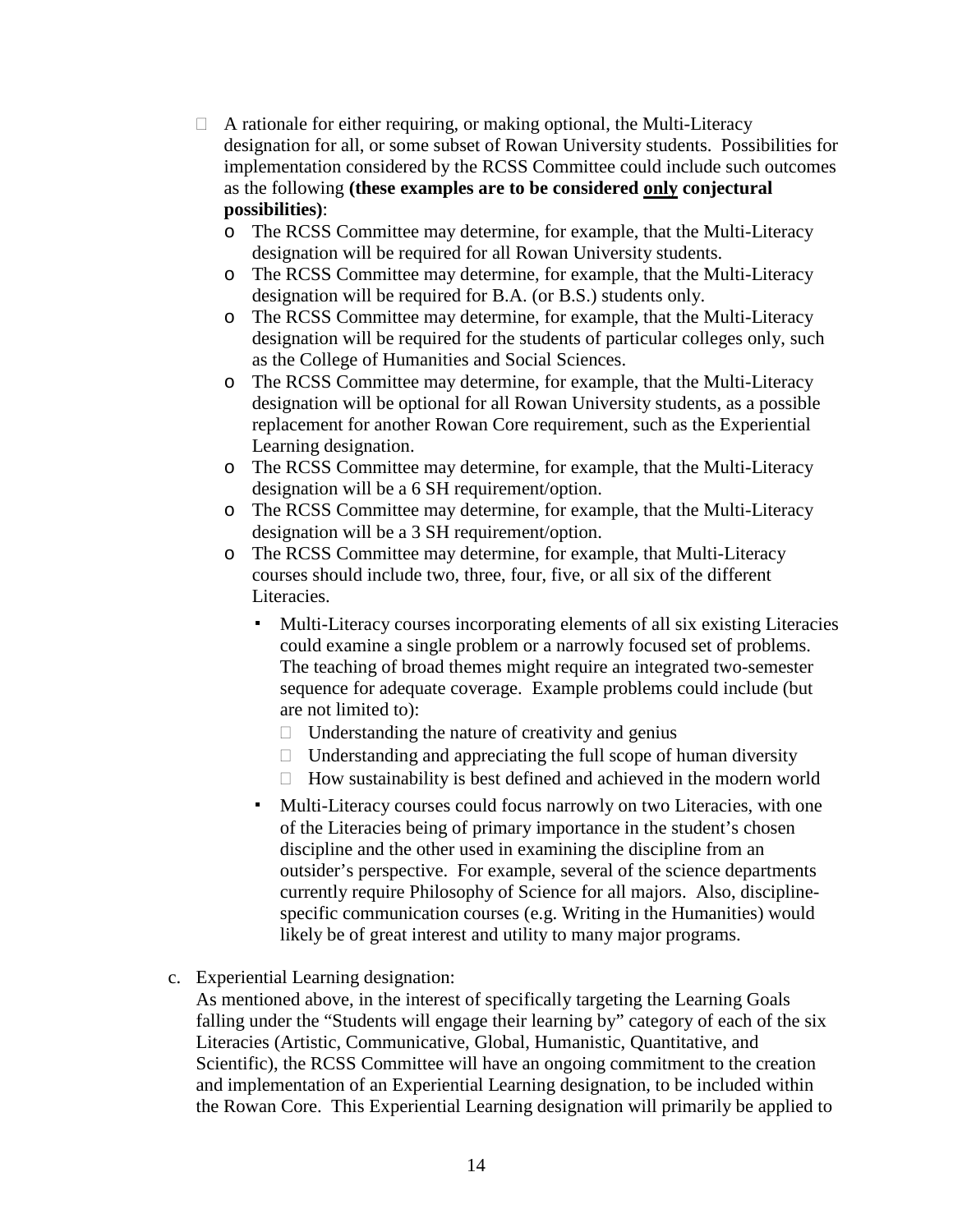Rowan-approved, out-of-classroom and off-campus learning experiences, such as study abroad, faculty-led study abroad, internships, service learning, volunteerism, clinical practice, etc. At present, in general, there is little or no incentive for Rowan students to participate in such important, hands-on learning experiences. As participating in these types of Experiential Learning activities will undoubtedly enrich the education of Rowan students, benefit the Rowan University Community, benefit the wider community, and make Rowan graduates stronger job candidates, the RCSS Committee will first need to conduct an investigation regarding both the limits of what types of experiences should fall under this designation and the most appropriate way(s) to incentivize these experiences for our students. Following a detailed investigation of the possibilities for and the appropriateness of implementing (and growing) the Experiential Learning designation, a first curriculum proposal will be submitted by the RCSS Committee in Spring 2017 for the inclusion of the Experiential Learning designation within the Rowan Core. As is the case with all curriculum proposals, the initial proposal may be approved or not; if the first proposal is not approved, the RCSS Committee will continue to revise and resubmit, until some form of implementation of the designation is approved. The initial proposal will include the following:

- $\Box$  A set of appropriate Learning Goals and assessable Learning Outcomes, similar in format to those of the Literacy narratives (Artistic, Communicative, Global, Humanistic, Quantitative, and Scientific)
- $\Box$  A rationale for either requiring, or making optional, the Experiential Learning designation for all, or some subset of, Rowan University students. Possibilities for implementation considered by the RCSS Committee could include such outcomes as the following **(these examples are to be considered only conjectural possibilities)**:
	- o The RCSS Committee may determine, for example, that Experiential Learning will be a required designation for all Rowan University students.
	- o The RCSS Committee may determine, for example, that Experiential Learning will be a required designation for B.A. (or B.S.) students only.
	- o The RCSS Committee may determine, for example, that Experiential Learning will be a required designation for the students of particular colleges only, such as the College of Humanities and Social Sciences.
	- o The RCSS Committee may determine, for example, that Experiential Learning will be optional for all Rowan University students, as a possible replacement for another Rowan Core requirement, such as taking a Multi-Literacy course.
	- o The RCSS Committee may determine, for example, that Experiential Learning will be a 3 SH requirement/option.
	- o The RCSS Committee may determine, for example, that Experiential Learning will be a 0 SH requirement/option.
- d. Fulfillment of the Global Literacy requirement via enrollment in Study Abroad programs: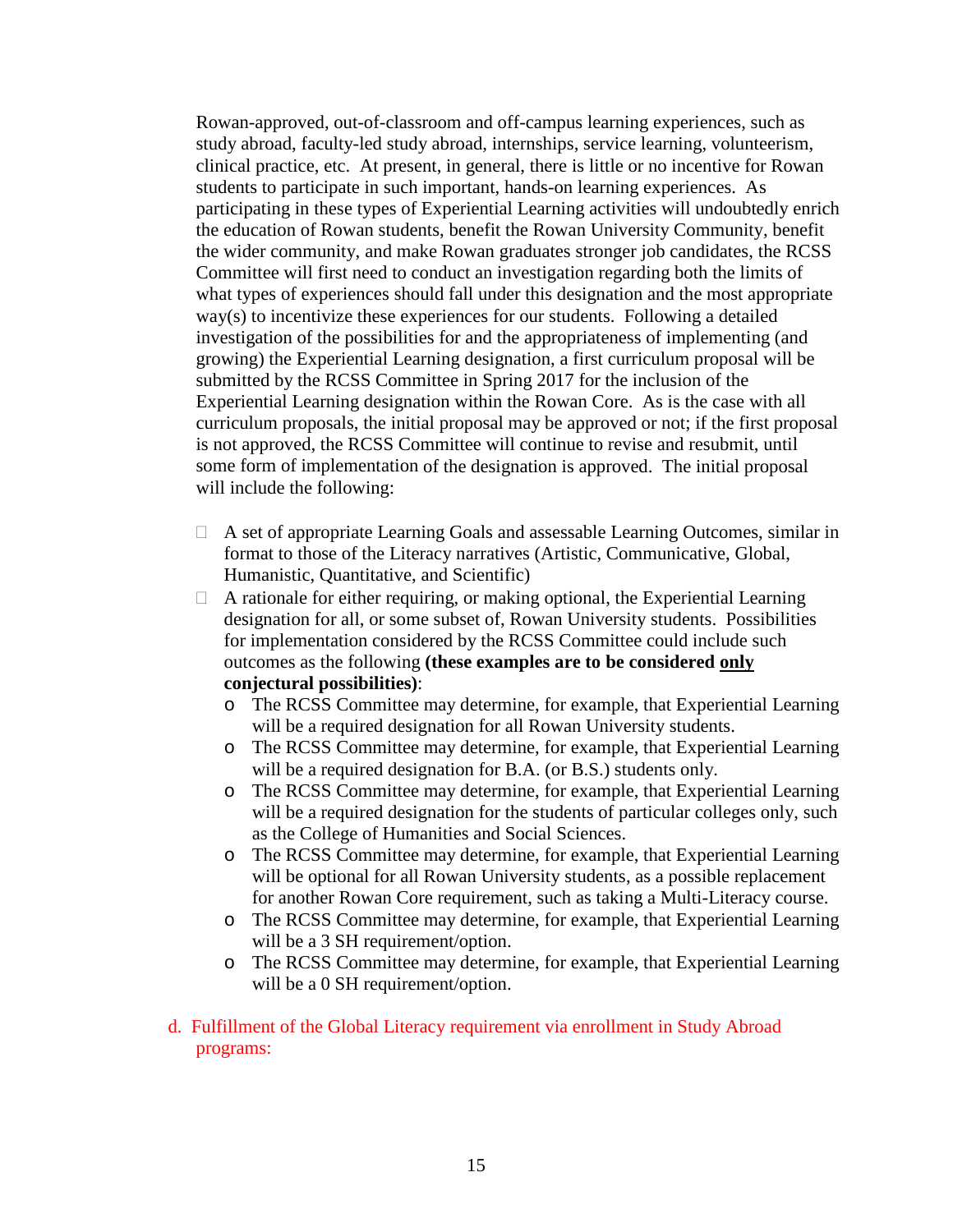Many of the Learning Goals of the Global Literacy may be addressed, either in an intentional manner or as a byproduct of the experiences obtained, during a student's engagement in a Study Abroad program. The Rowan University International Center is currently engaged (in conjunction with other New Jersey higher educational institutions) in developing a mechanism to assess the experiences of students after the completion of study abroad. This assessment tool is anticipated to be completed by the end of December 2015.

When this assessment tool is complete, the RSCC Committee should work with the International Center to gauge the suitability of this assessment for use in assessing the goals and learning outcomes of the Global Literacy. If appropriate, this assessment may be able to be used directly to grant students credit for fulfillment of the Global Literacy requirement. It may also be possible that the RSCC Committee could work with the International Center to modify the new assessment process to judge more accurately the specific goals and outcomes of the Global Literacy.

#### **D. Change 4: Modifications to Rowan Experience Requirements (table repeated below)**

| From:                                                    | To:                                                                                              |
|----------------------------------------------------------|--------------------------------------------------------------------------------------------------|
| Public Speaking (CMS 04205) (or its equivalent)          | Public Speaking (CMS 04205) (or its equivalent)                                                  |
| Artistic and Creative Experience (ACE) Designated Course | Replaced by the Artistic Literacy Designated Course<br>requirement within the Rowan Core         |
| Multicultural/Global (M/G) Designated Course             | Replaced by the Global Literacy Designated Course<br>requirement within the Rowan Core           |
| In-Class Laboratory (LAB) Designated Course              | Optional program-specific requirement outside of the Rowan<br>Core (i.e. in Non-Program Courses) |

### **1. Public Speaking (CMS 04205):**

Public Speaking (CMS 04205) or its equivalent, such as Sophomore Engineering Clinic II (ENGR 01.202), is maintained as a requirement within the new Rowan Core, under Communicative Literacy.

#### **2. Artistic and Creative Experience (ACE) replaced by Artistic Literacy:**

The goals and outcomes of this designation are redundant with those specified for the Artistic Literacy. In Fall 2017, once the Rowan Core is required of all incoming freshmen and transfer students, the Artistic and Creative Experience (ACE) requirement will be replaced by the new Rowan Core requirement to take one Artistic Literacy Designated Course.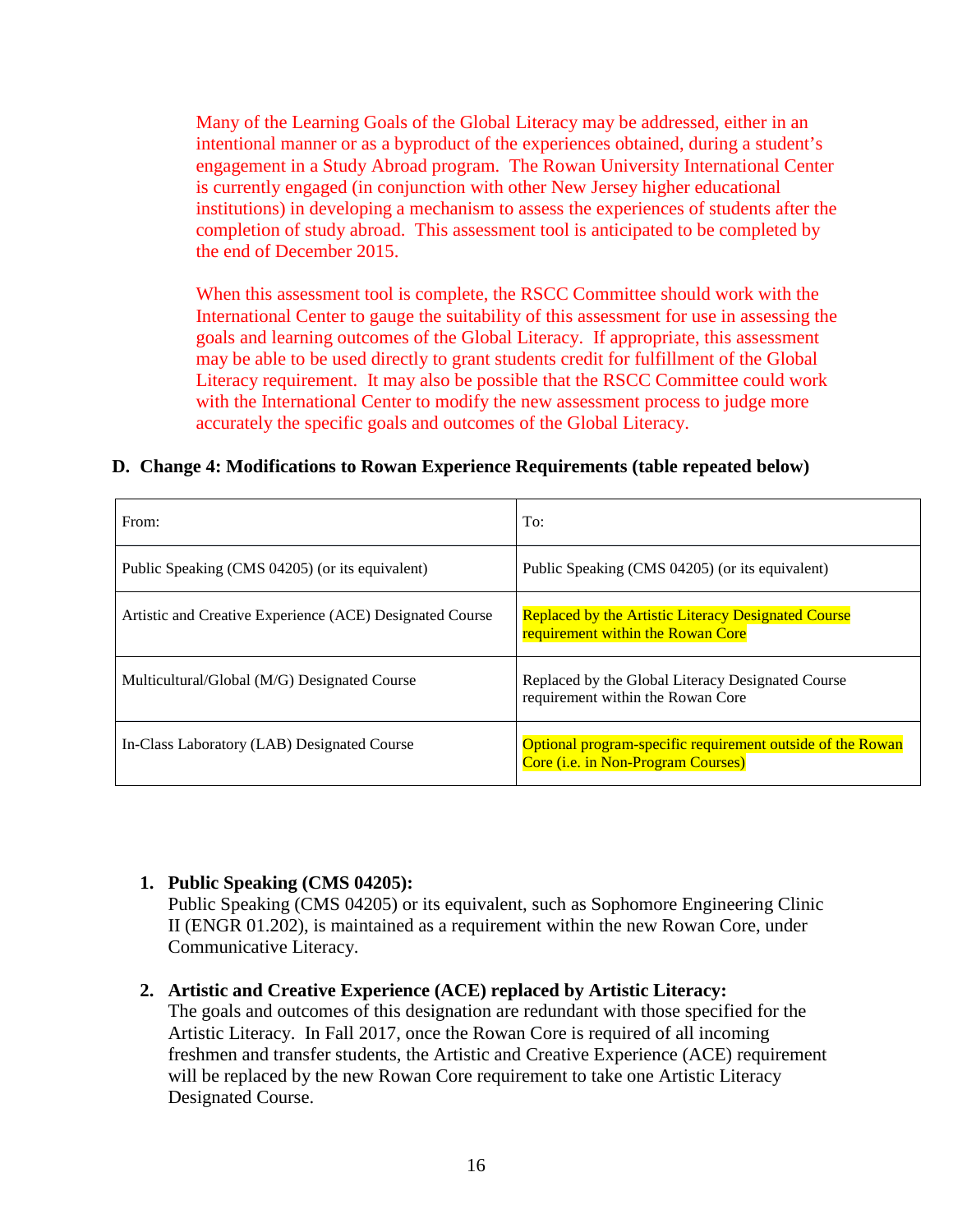#### **3. Multicultural/Global Designated Course (M/G) replaced by Global Literacy:**

The goals and outcomes of this designation are redundant with those specified for the Global Literacy. In Fall 2017, once the Rowan Core is required of all incoming freshmen and transfer students, the Multicultural/Global (M/G) requirement will be replaced by the new Rowan Core requirement to take one Global Literacy Designated Course.

### **4. In-Class Laboratory (LAB) Designated Course as optional, program-specific requirement:**

In the absence of any upcoming curriculum proposal to the contrary, in Fall 2017, once the Rowan Core is required of all incoming freshmen and transfer students, the In-Class Laboratory (LAB) requirement will no longer be in effect university-wide. However, specific programs may choose to require an In-Class Laboratory (LAB) course, for example within Non-Program Courses. Those seeking to gain In-Class Laboratory (LAB) designation for a course may continue, as at present, to submit a curriculum proposal to the University Senate Curriculum Committee.

There are currently no specifically assessable outcomes associated with the LAB designation, and a proposal seeking to reinstate the In-Class Laboratory (LAB) requirement university-wide and align it with the Rowan Core would thus need to develop Learning Goals and Learning Outcomes, similar to those within the Literacy narratives. Those interested in having a course gain the In-Class Laboratory (LAB) designation would need to address how the course will fulfill the Learning Goals and how assessment will be carried out based on the Learning Outcomes.

This change will enable programs to develop and offer new or existing courses which fulfill the new Scientific Literacy designation without any constraints as to whether or not an associated LAB designation is also required. From a curricular standpoint, some current or potentially proposed course offerings could adequately address and assess the Learning Goals and Learning Outcomes for the Scientific Literacy designation without a laboratory component.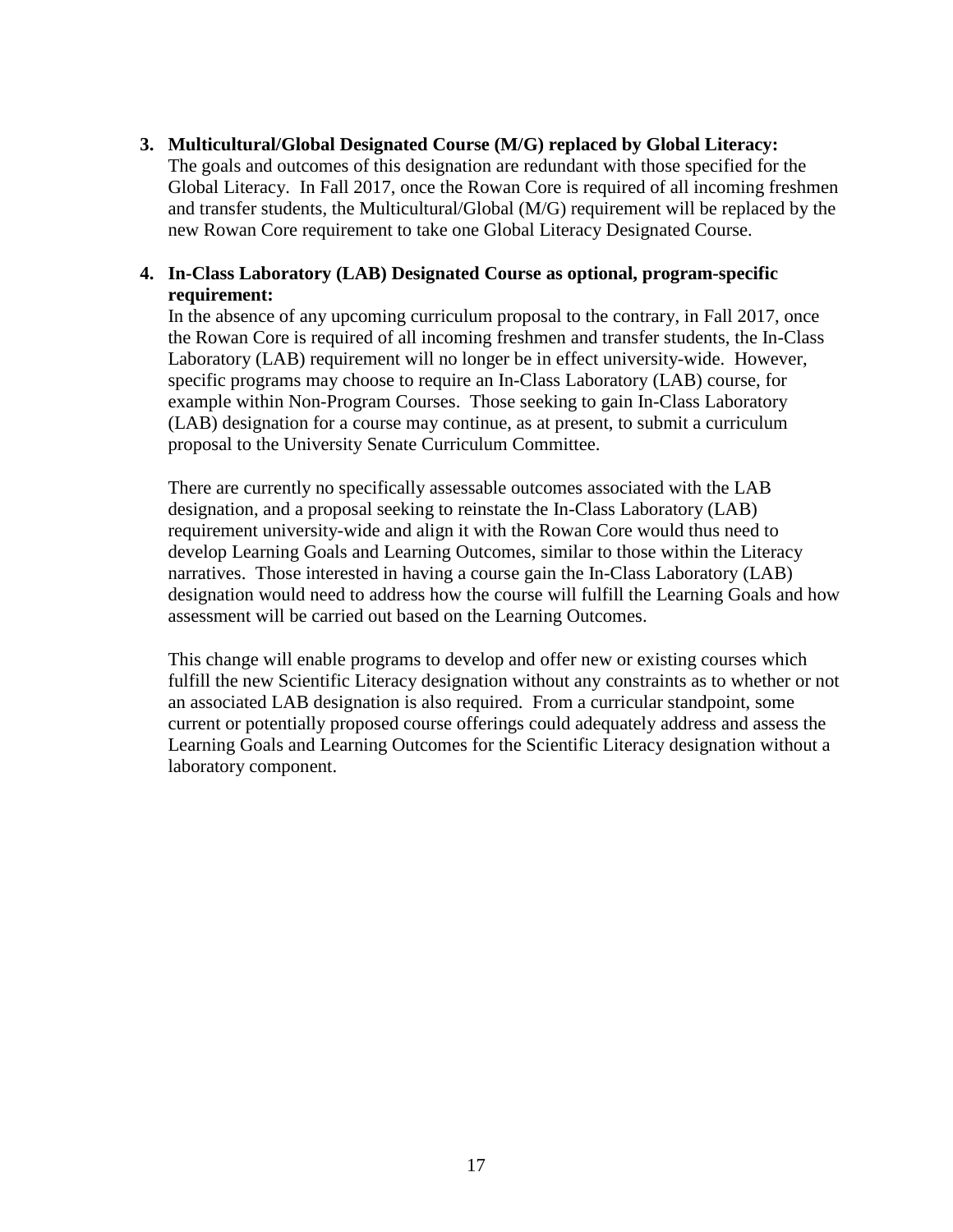## **III. TIMELINE**

- $\Box$  September 30, 2015: Deadline for departments to submit a list of potential RC courses and the corresponding sought-after Literacy designation to the University Senate President.
- □ Fall 2015: The Rowan Core Standing Senate Committee (RCSS Committee) is formed, selects an RC Director for recommendation to the Provost, and consults with departments regarding potential RC course offerings.
- $\Box$  Spring 2016: The Rowan Core Director (RC Director) assumes his/her position. Faculty members receive released time to write, submit and revise RC curriculum proposals for new and existing courses to obtain a single-Literacy designation.
- $\Box$  Fall 2016: The RCSS Committee conducts investigations for the creation and implementation of a Multi-Literacy designation and an Experiential Learning designation within the Rowan Core.
- □ Spring 2017: The RCSS Committee submits two curriculum proposals, one for the Multi-Literacy designation and one for the Experiential Learning designation.
- $\Box$  By Spring 2017, departments must submit curriculum proposals for changes to program requirements, resulting from the implementation of the Rowan Core.
- $\Box$  The Rowan Core will be required of all incoming freshmen and transfer students in Fall 2017.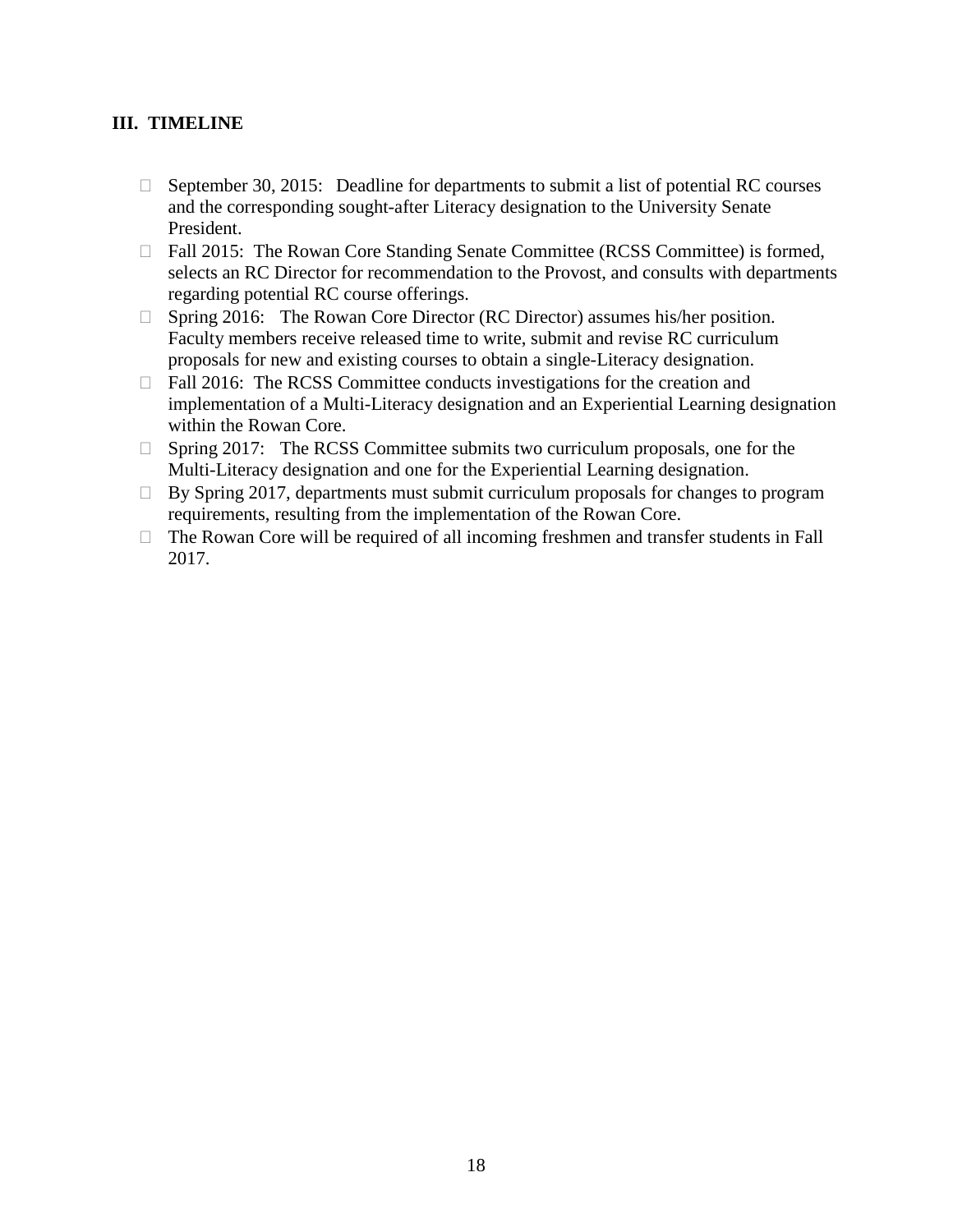## **APPENDIX**

## **The Rowan Core Literacies Definitions, Learning Goals and Learning Outcomes**

## **Artistic Literacy**

Artistic literacy is the knowledge and understanding of the centrality of the arts and aesthetics to human existence. Art reflects, and artists respond to and interact with, their communities. Artistic literacy requires learning about and engaging in the creative and performing arts. Visual, verbal, physical and auditory expression will be informed by a study of historical and cultural contexts. Active experimental engagement, including critical analysis and evaluation, will foster an aesthetic sensibility, which includes cognitive and emotional responses.

## **Learning Goals**

## **Students will know:**

- $\Box$  Vocabulary, practitioners, and various styles, genres, and traditions
- $\Box$  Historical foundations, ideological dimensions and cultural practices
- $\Box$  Practical techniques of expression and the creative process
- $\Box$  Professional and academic standards in the arts

### **Students will understand:**

- $\Box$  The relationship of the arts to self and society
- $\Box$  The interdependent relationship of artists and audiences
- $\Box$  The innovative nature of the creative process
- $\Box$  How the body, voice, and mind can be used to express ideas
- $\Box$  The role of critical theory in the arts
- $\Box$  How art is a driver and product of culture
- $\Box$  The range of artistic contributions, such as "popular" or "high" art

### **Students will appreciate:**

- $\Box$  The value of an aesthetic sensibility
- $\Box$  The role of the arts in society
- $\Box$  The ideological potential of art, e.g., as a means of social protest or political oppression

### **Students will engage their learning by:**

- $\Box$  identifying and describing various forms of artistic expression
- $\Box$  Making and justifying aesthetic judgments
- $\Box$  Critiquing various forms of expression that are rooted in diverse cultures, value systems, or historical contexts
- $\Box$  Applying and practicing foundational creative techniques, such as visual, verbal, physical and auditory expression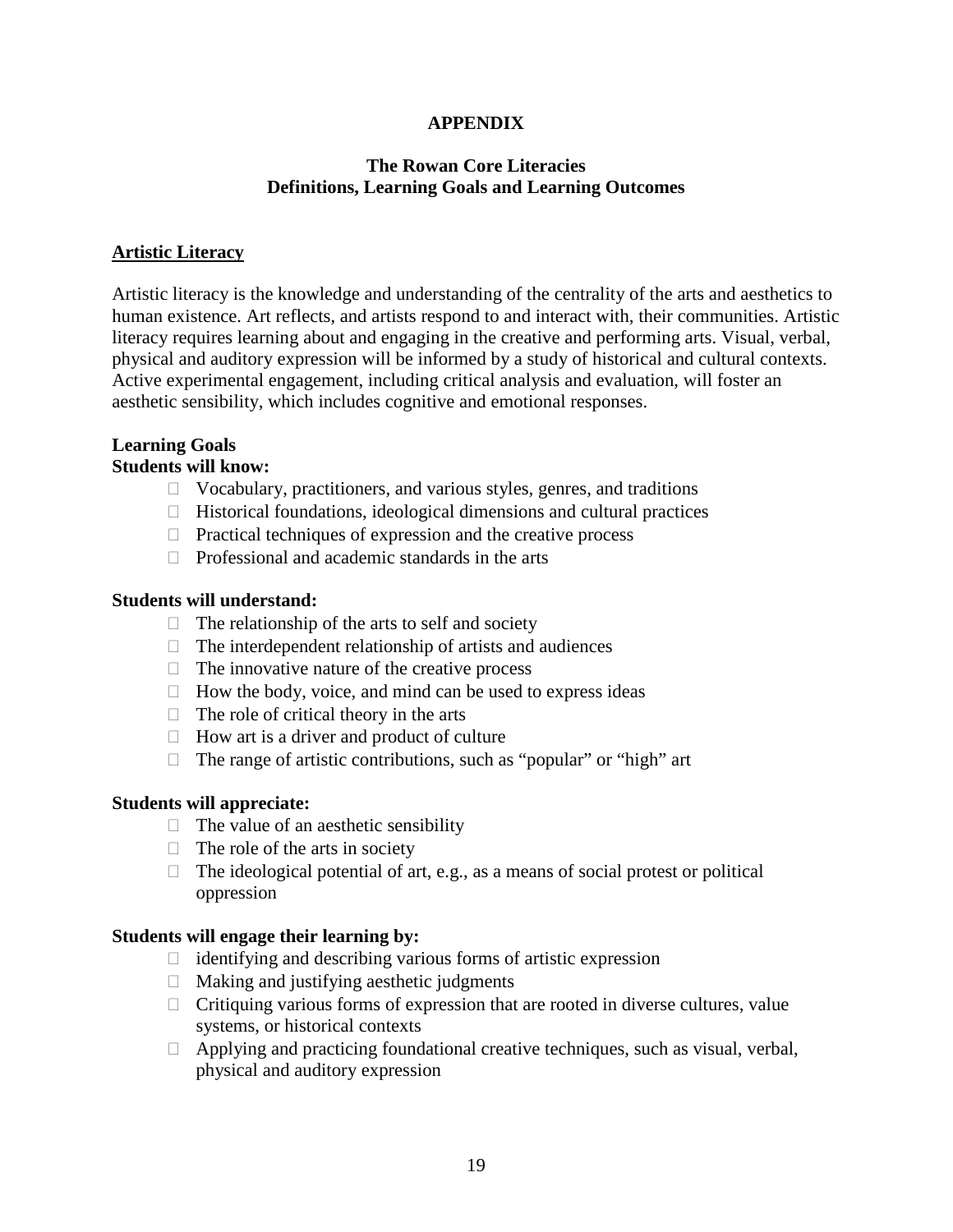## **Learning Outcomes**

- 1. Students can use vocabulary related to and names of practitioners of various styles, genres, and traditions.
- 2. Students can describe historical foundations, ideological dimensions and cultural practices.
- 3. Students can discuss professional and academic standards in the arts.
- 4. Students can explain the relationship of the arts to self and society (e.g., the interdependent relationship of artists and audiences; how art, ranging from popular to high art, is both a driver and product of culture).
- 5. Students can demonstrate how the body, voice and mind can be used to express the creative process.
- 6. Students can describe the role of critical theory in the arts.
- 7. Students will experience firsthand and reflect on works of art and artistic performances in several different genres.
- 8. Students will critique (i.e., describe, analyze, interpret, judge) various forms of expression that are rooted in diverse cultures, values systems, or historical contexts.
- 9. Students will apply and practice foundation creative techniques, such as visual, verbal, physical and auditory expression, through the creation of an original product or performance.

## **Communicative Literacy**

Communicative literacy is the capacity to analyze, reflect on, and respond to diverse communication situations. This includes understanding the ways in which audience, context, and purpose shape acts of communication. Communicative literacy is demonstrated through fluency in various modes of communication and effective adaptation, invention, and choice of strategies for communication. Engagement in a range of communicative acts and experiences will cultivate critical awareness and ethical responsibility.

## **Learning Goals**

## **Students will know:**

- $\Box$  Critical reading and listening skills
- $\Box$  Standards and conventions of written and spoken discourse
- $\Box$  Research and citation skills within academic and nonacademic forums
- $\Box$  Information and communication technologies
- $\square$  Diverse genres, styles, and strategies

### **Students will understand:**

- $\Box$  How to be receptive as a reader and listener to new information and knowledge
- $\Box$  How individual perspectives affect the reception, interpretation and performance of communicative acts
- $\Box$  How self and community are situated within various communicative contexts, such as the social, the political, the personal, and the civic
- $\Box$  How purpose, audience, and context shape communication
- $\Box$  How language and cultural perceptions shape, construct, and negotiate reality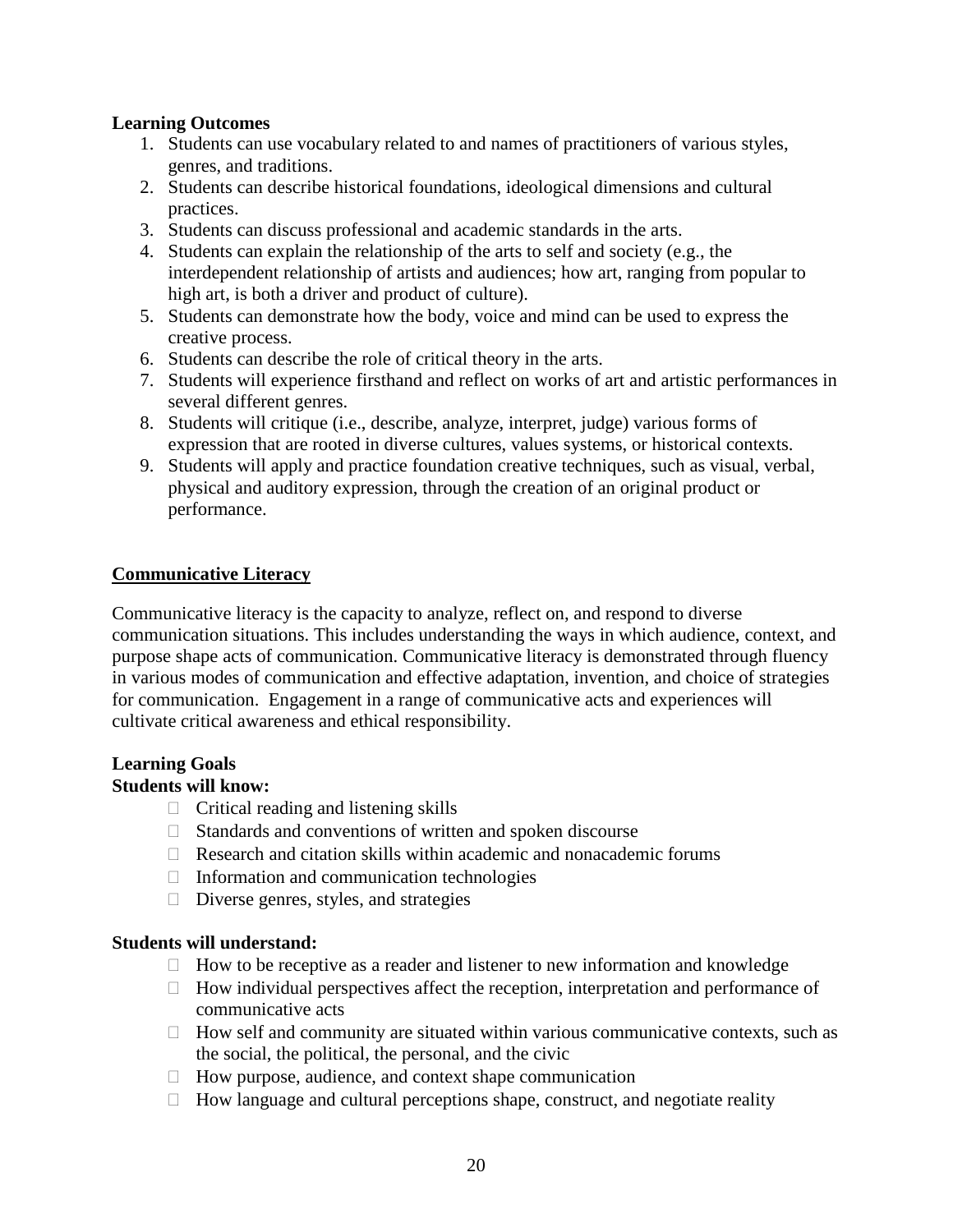- $\Box$  How appropriate communication is defined by social groups or contexts through the use of genres, practices, and conventions
- $\Box$  How new media are revolutionizing communication

## **Students will appreciate:**

- $\Box$  The creative power of language to shape reality (attitudes, actions, knowledge) in multiple forms
- $\Box$  The agility and knowledge required to respond to diverse communication situations
- $\Box$  The limits and possibilities of language use within particular social and material contexts
- $\Box$  The challenges of translation and comprehension
- $\Box$  The importance of intelligibility, purpose, and fluency in all communication forms

## **Students will engage their learning by:**

- $\Box$  Transferring their understanding of effective written, oral, and nonverbal communication to all of their courses
- $\Box$  Practicing their communicative literacy skills in both academic and non-academic settings
- $\Box$  Taking responsibility for using language ethically, understanding that language is a powerful tool with social and material dimensions, functions, and consequences
- $\Box$  Critically analyzing how different modes of communication are constructed, meditated and moderated

## **Learning Outcomes**

- 1. Students can compose texts that successfully respond to a variety of rhetorical situations and needs.
- 2. Students can investigate, discover, evaluate and incorporate information and ideas to create rhetorically adept messages
- 3. Students can create messages in a variety of formats, modes, and genres, including visual and digital modes.
- 4. Students can articulate their rhetorical choices/strategies in response to the needs and expectations of audience, context, and purpose.
- 5. Students can identify and evaluate various format, modes, and genres of communication within their social context.
- 6. Students can identify, analyze, and evaluate the rhetorical strategies of complex texts.
- 7. Students will produce and analyze complex texts (written, oral and nonverbal) for a variety of purposes and demonstrate their understanding of rhetorical strategies, genres, and discourse community expectations, and well as the effect of evolving digital technologies on communication.
- 8. Students will investigate, discover, evaluate and incorporate information and ideas to create authentic messages.
- 9. Students will explain how different forms of communication are culturally constructed, meditated, and moderated and how their value and effects are situate din the global, the political, the social, the civic, and the personal.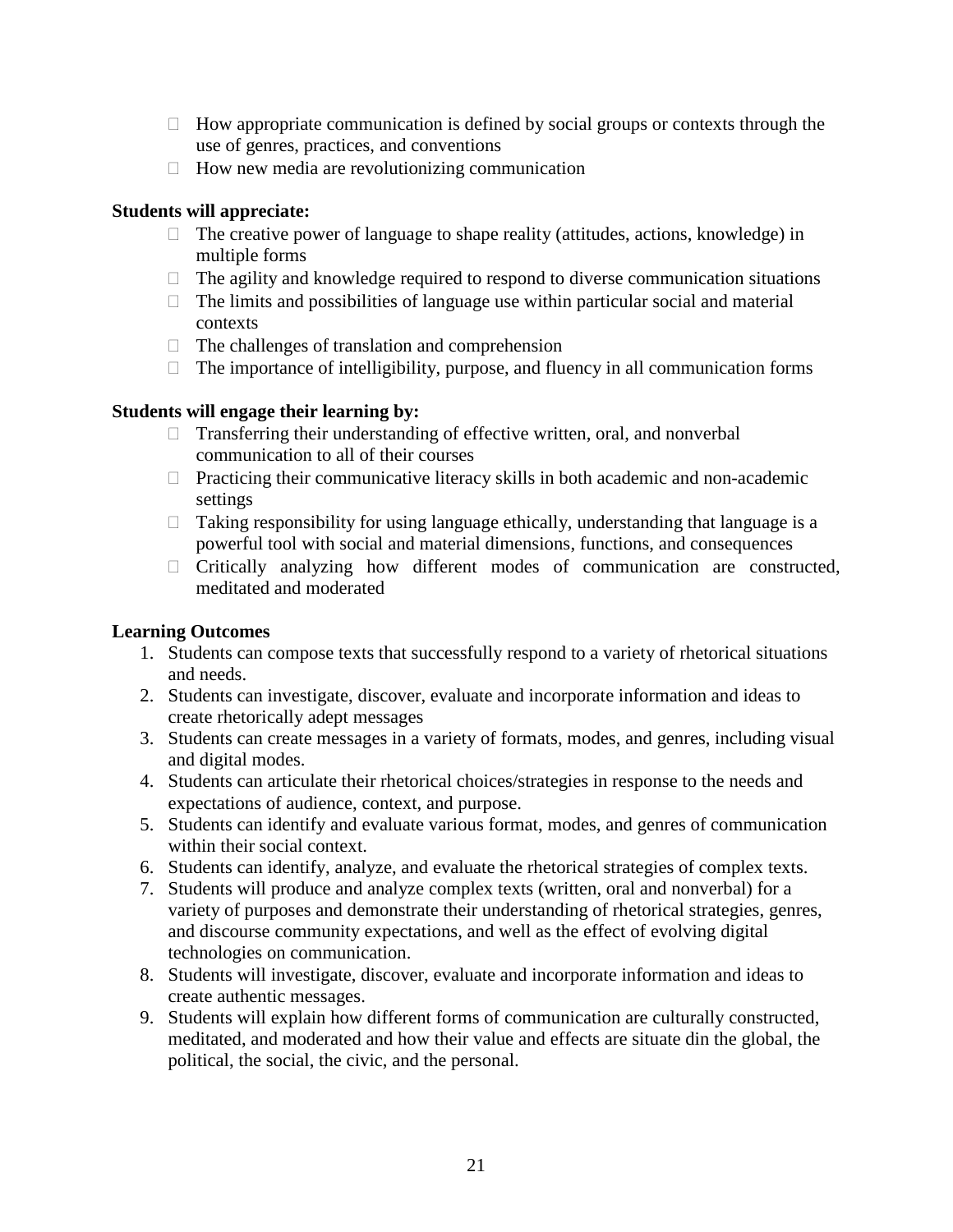## **Global Literacy**

Global literacy is the ability to understand the complexities of one's own society as well as the global community. This requires knowledge of the diversity of world cultures and recognition of the interdependence of the contemporary world. The extensive globalization of the world's economies and societies reveals the limits of human and natural resources in a global context. Knowledge of the reciprocal nature of local and global conditions will produce an international perspective. Engagement will occur through the traditional curriculum as well as high impact, experiential learning, such as Study Abroad, internships, service, and other methods of active community engagement.

## **Learning Goals**

## **Students will know:**

- $\Box$  The interconnectedness and interdependencies of the global community
- $\Box$  The issues regarding environmental, social and economic sustainability
- $\Box$  The social and cultural differences that influence individuals' lived experiences as members of communities
- $\Box$  The multiple avenues for civic engagement

## **Students will understand:**

- $\Box$  Their perspective, rights and obligations as members of multiple communities
- $\Box$  The connections among the self, the local community and the global community
- $\Box$  How sustainability issues are embedded in disparate social, cultural, ecological, and economic milieus
- $\Box$  The costs and benefits of globalization
- $\Box$  Why solutions to many of today's problems are often borderless
- $\Box$  How culture shapes one's world view

## **Students will appreciate:**

- $\Box$  How diversity in gender, race/ethnicity, ability, status, sexual orientation, national origin, etc. impacts individuals' differing lived experiences
- $\Box$  The value of civic engagement for the individual and for the community
- $\Box$  The growing internationalization of human experience
- $\Box$  The complex interdependencies of world economies and societies
- $\Box$  The interplay between cultural traditions and the increasing standardization of the global community
- $\Box$  The pervasiveness and importance of technology and its impact on global communities
- $\Box$  The history, literature, language, arts and cultures of other societies

## **Students will engage their learning by:**

- $\Box$  Participating as builders and active members of multiple communities
- $\Box$  Engaging in international experiences (such as Study Abroad, study of foreign languages and cultures, service learning in an immigrant community, internationally focused co-curricular activities, etc.)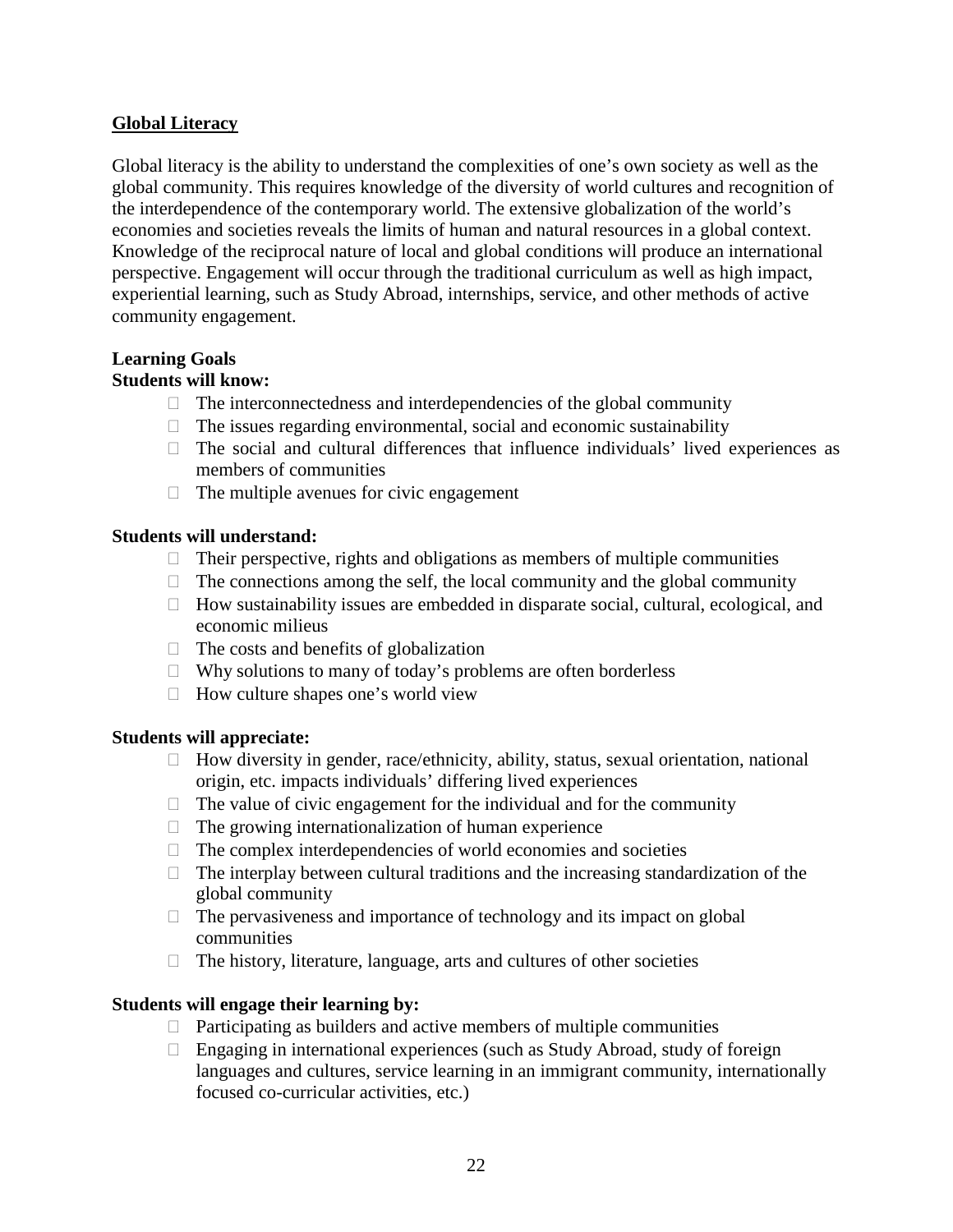$\Box$  Analyzing and reflecting upon social justice, multiculturalism, sustainability, and diversity in both local and international contexts

## **Learning Outcomes**

- 1. Students can demonstrate civic engagement by active participation and reflection.
- 2. Students can express their knowledge and understanding of another culture.
- 3. Students can describe connections between local and global communities.
- 4. Students can communicate their understanding of sustainability in social, cultural, ecological and/or economic milieus, both locally and globally.
- 5. Students can express connections between the self and community.
- 6. Students can explain the costs and benefits of globalization.
- 7. Students will reflect critically on their own cultural experiences, cross-cultural interactions, and the diverse cultural experiences of others.
- 8. Students will use comparative thinking to understand local/global connections in contemporary society on arrange of cultural, political, economic and environmental issues.
- 9. Students will describe and appraise their civic engagement as active members and builders of multiple communities.

## **Humanistic Literacy**

Humanistic literacy is the ability to understand how human experience is shaped by economic, political, literacy, socio-cultural, historical and other contexts. Humanistic literacy includes critical awareness of how dominant paradigms are created and shape human thinking and feeling. It also encompasses the ability to empathize with other times, places, cultures, and mindsets and to grasp the complexity of change and perspective. Active engagement involves the study ad interpretation of significant texts and artifacts to develop awareness and to use this awareness to make decisions and to initiate and react to change.

#### **Learning Goals Students will know:**

- $\Box$  Human commonalties and differences as represented by histories, literary traditions, philosophical and religious viewpoints, and political and economic systems around the globe and throughout human history
- $\Box$  The major developments in human history and thought that led to the complex modern world

### **Students will understand:**

- $\Box$  How the basic concepts/paradigms of major disciplines provide context for diverse interpretations of the present and past
- $\Box$  Intellectual and social dimensions of human experience in local and global contexts
- $\Box$  The impact of geographic, ecological, political, economic, and socio-cultural contexts on human experience and activity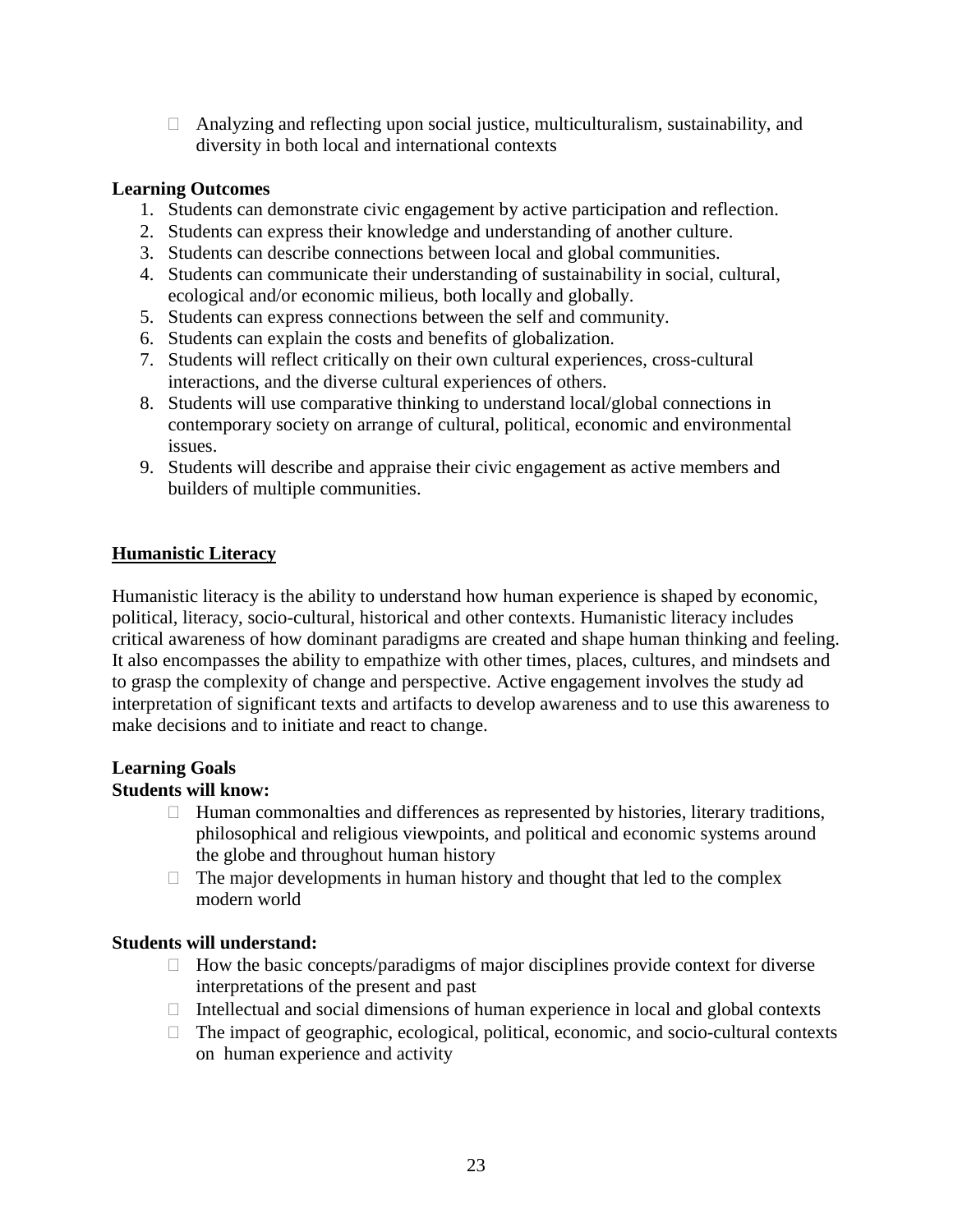## **Students will appreciate:**

- $\Box$  The complexity of any historical moment, including the present, is a product of multiple, interacting forces within economic, political, geographic, socio-cultural, and other contexts
- $\Box$  That continuity and change as inherent to human experience
- $\Box$  That understanding the past takes into account knowing the values and culture of a particular time and place
- $\Box$  That intellectual inquiry generates debate and controversy, often leading to new perspectives

## **Students will engage their learning by:**

- $\Box$  Studying texts and artifacts that reflect the concerns and experiences of the intellectual moment in which they were created
- $\Box$  Interpreting these texts and artifacts in light of a variety of theoretical and critical perspectives while demonstrating an understanding that no absolute "truth" exists in such interpretive efforts
- $\Box$  Using sound reason to evaluate claims, assess evidence, and guide decision making.

## **Learning Outcomes**

- 1. Students can identify and describe major developments in human history and thought.
- 2. Students can identify major commonalities and differences in human societies.
- 3. Students can analyze and explain the factors, events, and developments that led to the contemporary world.
- 4. Students can locate and explain how basic concepts and/or paradigms of different disciplines can provide context for diverse interpretations of a present or past event.
- 5. Students can incorporate intellectual and social dimensions of human experience into an analysis of local and global contexts.
- 6. Students can explain the impact of geographic, ecological, political, economic, and sociocultural contexts on human experience and activity.
- 7. Students will analyze the context and significance of a particular intellectual moment (e.g., prepares a debate or position paper).
- 8. Students will interpret texts and/or artifacts through multiple perspectives.
- 9. Students will evaluate claims, assess evidence, and exercise ethical standards to build a coherent argument on an event or topic.

## **Quantitative Literacy**

Quantitative literacy is the ability to reason logically and to communicate mathematical ideas verbally, symbolically, and graphically. It means knowing fundamental concepts and techniques of mathematical principles and processes in order to see mathematical functions as quantitative relationships, to understand the concept of probability, and to estimate or approximate answers to questions. This knowledge provides a foundation for understanding how to construct logical arguments and how to make use of mathematical thinking. Quantitative literacy encourages appreciation of mathematics as a practical tool as well as a philosophical and humanistic endeavor which helps to understand the world. Engagement in quantitative literacy includes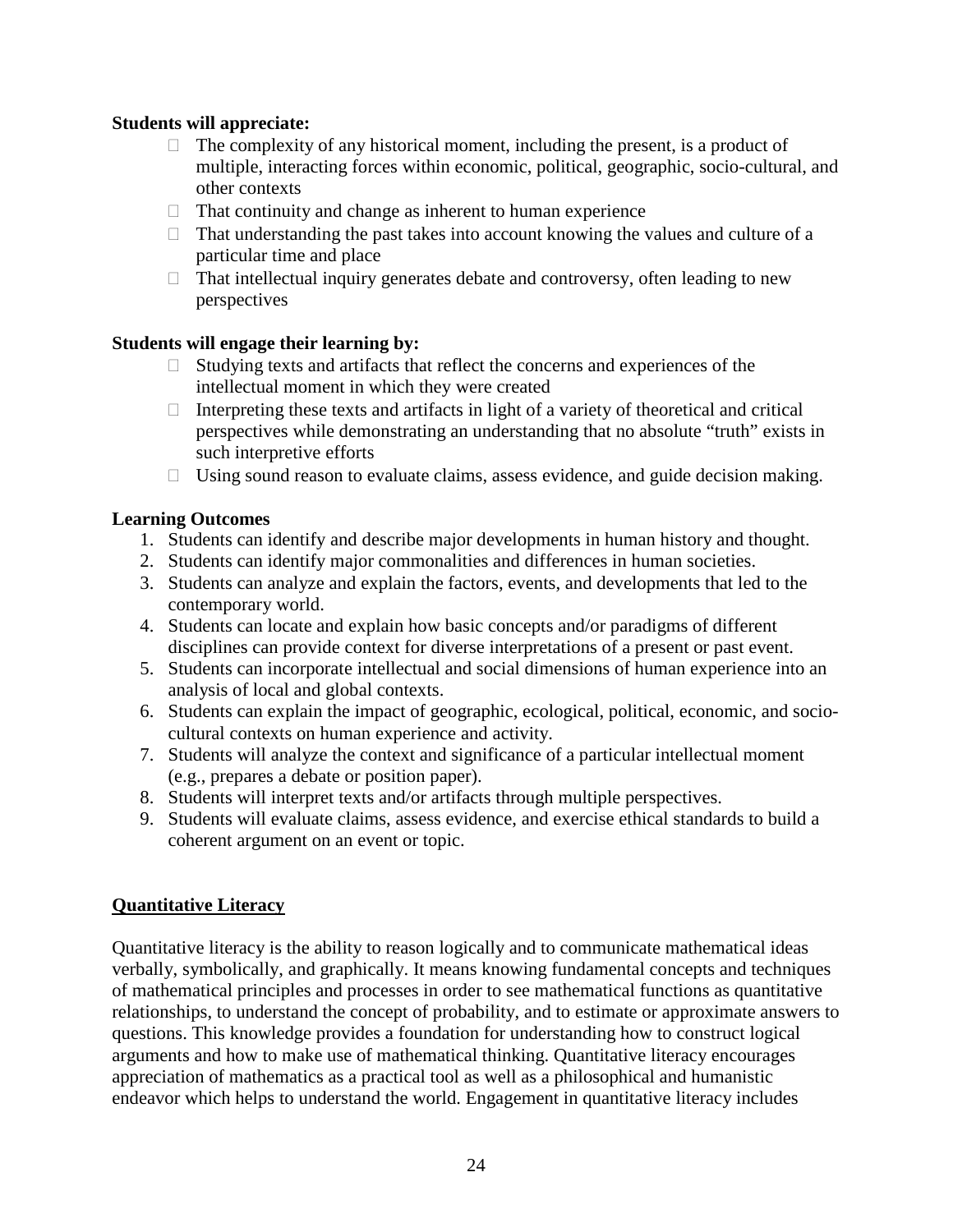analysis of the use of mathematics and the application of mathematical thinking and modeling to real-world problems.

# **Learning Goals**

## **Students will know:**

- $\Box$  Fundamental functions and relational thinking
- $\Box$  Analytical thinking—how functions change as underlying parameters change
- $\Box$  Algorithmic thinking—being able to model a "real-world" problem as a "mathworld" problem
- $\Box$  Computational thinking—how to solve complex problems through iterative processes
- $\Box$  Basic descriptive statistics (definitions, concepts)
- $\Box$  The distinction between continuous and discrete quantities (analog v. digital; real numbers v. natural numbers, measurable v. countable)

## **Students will understand:**

- $\Box$  How to construct a complete, logical argument in quantitative terms
- $\Box$  Mathematical modeling as a representation of reality that can be evaluated based on its usefulness
- $\Box$  Applications and limitations of computational and statistical reasoning
- $\Box$  The difference between correlation and causality
- $\Box$  Quantitative and logical reasoning

## **Students will appreciate:**

- $\Box$  Mathematics as a philosophical abstraction
- $\Box$  The contribution of quantitative reasoning to human innovation and progress

## **Students will engage their learning by:**

- $\Box$  Communicating mathematical ideas in symbolic, graphic, oral and written forms
- $\Box$  Evaluating the appropriateness and limitations of quantitative models of real-world situations
- $\Box$  Applying algorithmic thinking to solve quantitative, real-world problems
- $\Box$  Assessing the claims of others and make informed decisions about issues related to probability

## **Learning Outcomes**

- 1. Students can define basic statistical and regression vocabulary and also qualitatively describe the meanings relative to a set of given data (e.g. mean vs. median, what does the standard deviation represent; correlation coefficients, and model parameters/coefficients)
- 2. Students can outline a logical solution to complex real-world problems through simplification to a mathematical model.
- 3. Students can describe the differences between continuous (e.g. measureable) and discrete (e.g. countable) quantities and how this affects how they can be analyzed.
- 4. Students can perform basic statistical and regression analyses on data and also qualitatively describe the meaning of the results (e.g. how they change as new data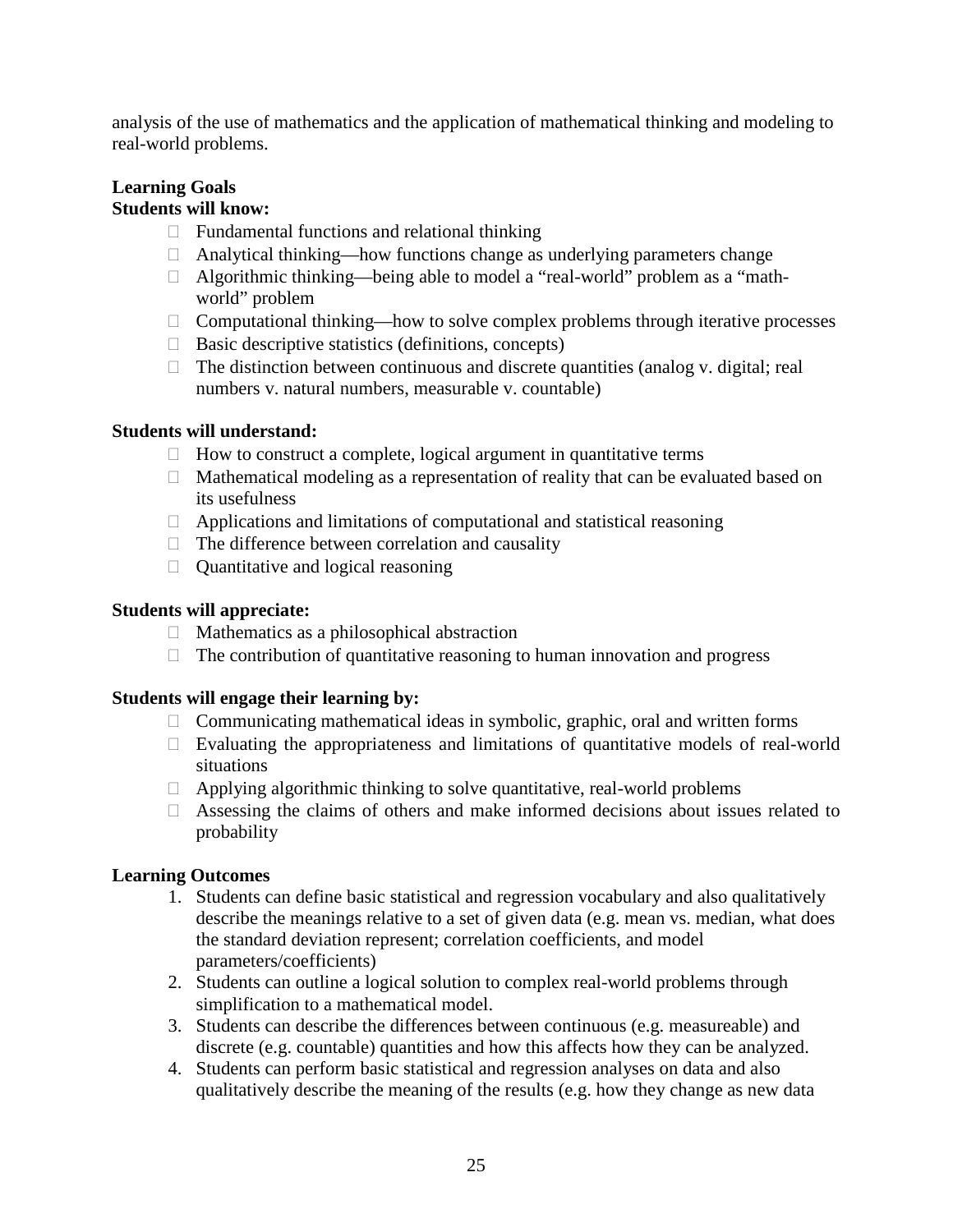are added, limits of regression models and how they can infer correlation and/or causality).

- 5. Students can solve complex real-world problems through simplification to a mathematical model and then discuss how that model is affected by adding back in ignored complexities.
- 6. Students can perform basic analyses on both discrete and continuous data.
- 7. Students will communicate mathematical ideas in symbolic, graphic, oral and written forms.
- 8. Students will evaluate the appropriateness and limitations of deterministic and probabilistic models to make informed decisions in real world situations.
- 9. Students will apply algorithmic thinking to solve quantitative, real world problems.

## **Scientific Literacy**

Scientific literacy is the understanding that science is systematic, evidence-based process of observation, modeling, and testing, to formulate and refine theories which not only explain but predict. Scientific literacy encompasses an appreciation of the role of science in society, technology, engineering, and mathematics. It includes recognition of the scientific knowledge, skills and values that promote informed evaluation of the validity of claims and proposed solutions to current problems. Scientific literacy does not necessarily involve the production of new science but rather it enables one to informed decisions and cooperative engagement in the protection and improvement of the world through scientific processes.

#### **Learning Goals Students will know:**

- $\Box$  Basic working definitions and vocabulary
- $\Box$  Universal unifying concepts in science
- $\Box$  Scientific skills including critical observation, objective analysis, measurement, estimation, and analyzing uncertainties (scientific error)

## **Students will understand:**

- $\Box$  How science uses specific processes to yield accepted results
- $\Box$  How science uses models (simplifications) to represent the world and how these models are evaluated as a function of their usefulness
- $\Box$  The difference among fact, hypothesis, and theory
- $\Box$  That the world is a collection of explainable phenomena and that it is possible to identify what is not yet known
- $\Box$  The importance of science in formulating public policy

## **Students will appreciate:**

- $\Box$  The concept that learning science requires doing science
- $\Box$  Science is a human process, with a history and social context
- $\Box$  The value of science for understanding the natural world and improving the human condition
- $\Box$  That scientific conclusions must be informed by scientific evidence resulting from a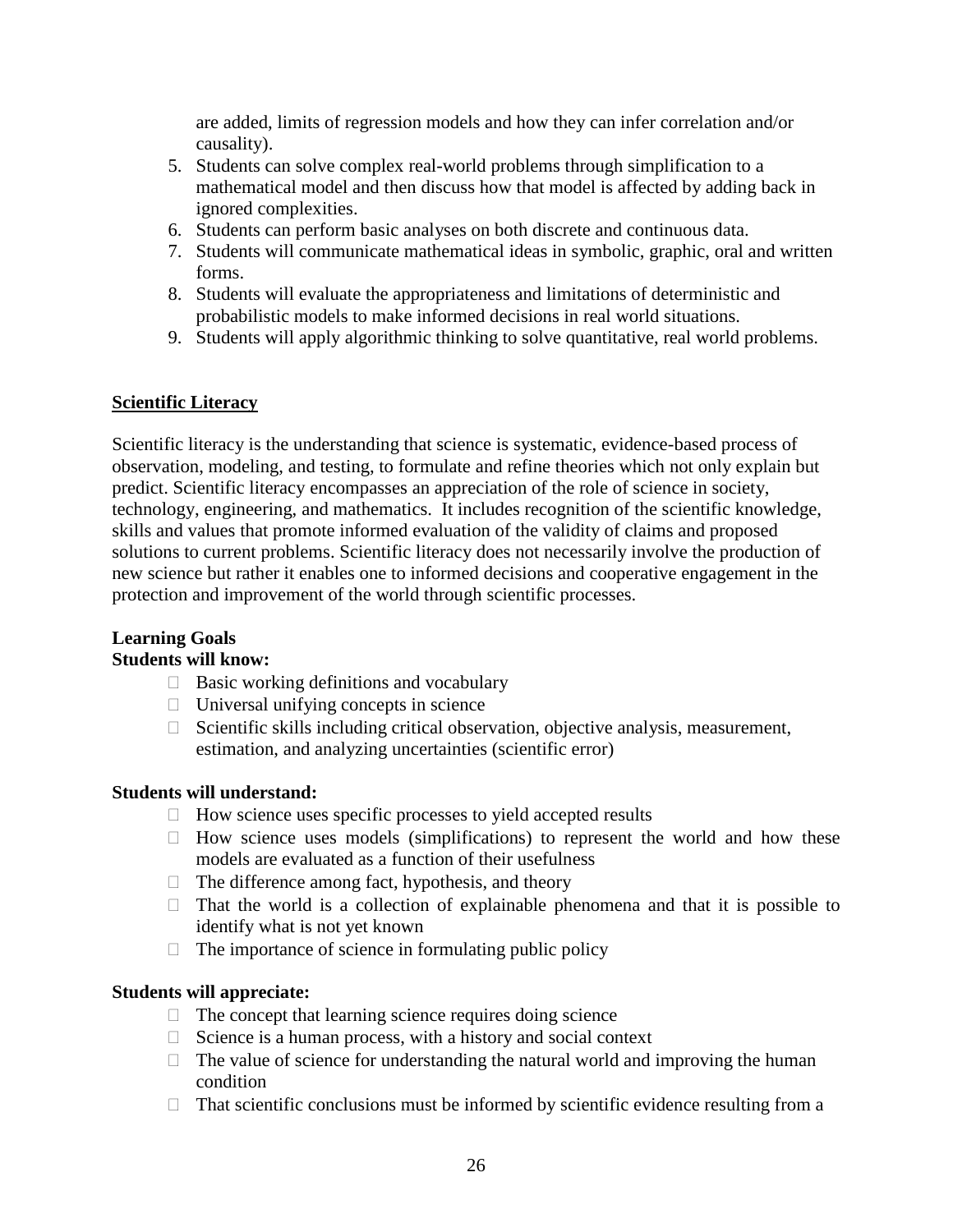systematic process of inquiry and reflective practice

- $\Box$  The value of a healthy, informed inquiry
- $\Box$  The accessibility of scientific knowledge and skills

## **Students will engage their learning by:**

- $\Box$  Solving problems and making decisions in systematic ways by collecting and analyzing data to verify or falsify a hypothesis and by using evidence to distinguish between competing hypotheses
- $\Box$  Communicating scientific information effectively
- $\Box$  Being informed consumers of science

## **Learning Outcomes**

- 1. Students can demonstrate the ability to conduct scientific measurement and to discuss its limitation due to scientific error/uncertainty.
- 2. Students can conduct directed experiments including set-up, data collection, data analysis, and interpret results to either "discover" or verify scientific theory.
- 3. Students can demonstrate knowledge of core ideas and vocabulary of science and the scientific method in written and/or oral work.
- 4. Students can describe how to design an experiment to test competing hypotheses by manipulating and controlling variables.
- 5. Students can identify and explain a modern example of public policy drawing on scientific evidence.
- 6. Students can discuss the utility and limitations of scientific models.
- 7. Students will conduct, critique and design scientific studies following the standard scientific method.
- 8. Students will compose and critique scientific arguments as presented in both popular media and scientific literature as well as compose their own.
- 9. Students will apply scientific data to solve a real-world problem.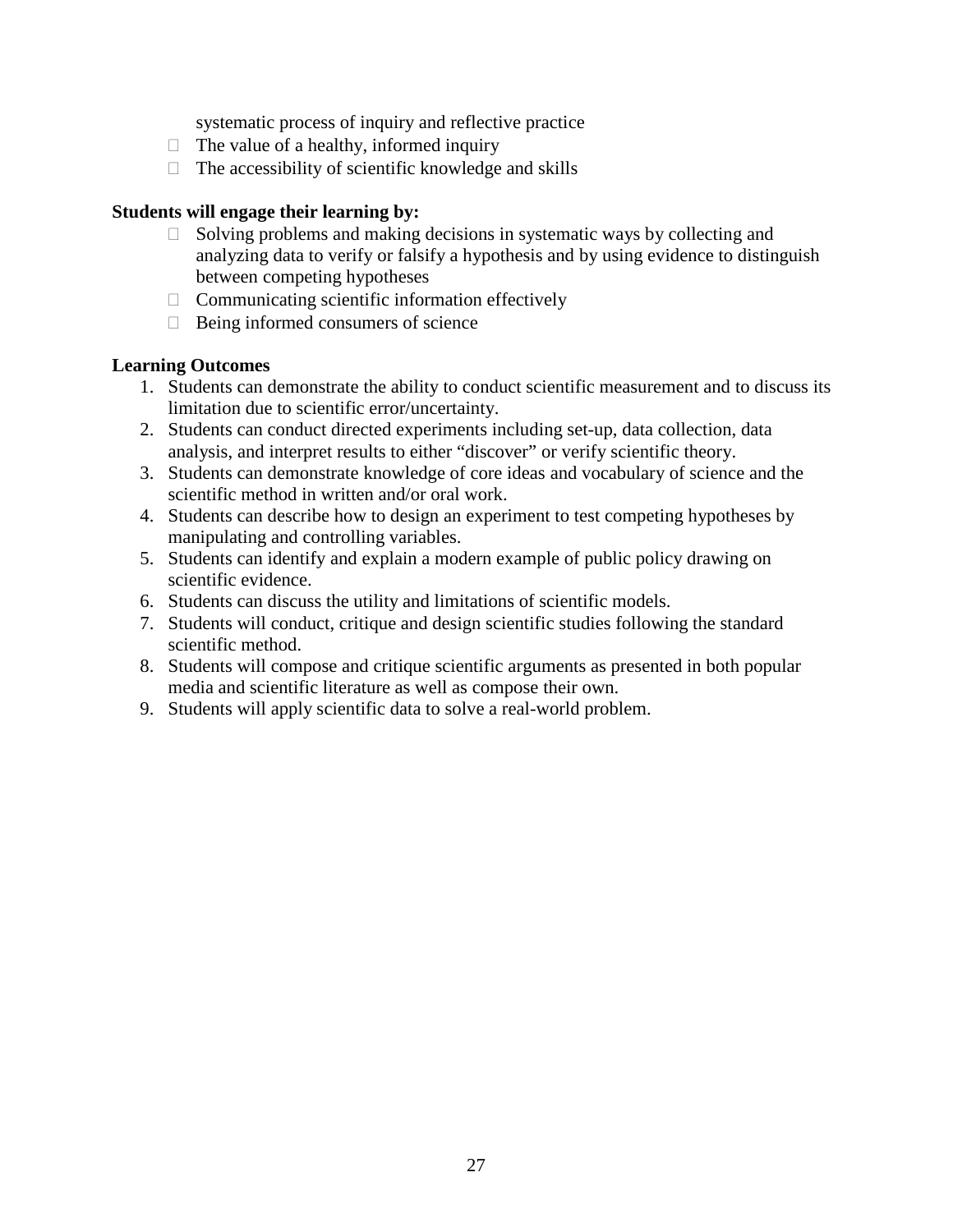

## **Rowan University Policy**

**Title:** *Statement of Principles*

**Subject:** *University Community*

**Policy No:** *2015:XX*

**Applies:** *University-wide*

**Issuing Authority:** *Board of Trustees*

**Responsible Authority:** *President*

**Adopted:** *XX/XX/2015*

**Last Revision:**

**Last Reviewed:**

#### **I. PURPOSE**

To articulate in one place the principles that are intended to govern and guide the conduct of the University's trustees, administration, faculty, staff, students, employees, volunteers, and contractors. The Statement of Principles expresses our shared commitment to integrity in all of our actions while pursuing the University's mission – excellence in teaching, patient care, research, and public service through ethical conduct in the discharge of one's duties, responsibilities, and all other University activities. All members of the University community owe it to each other to adhere to these principles as well as applicable laws, regulations, and University policies. This Statement does not address every possible situation; rather, it expresses in one place the core principles that we expect will guide the conduct of every member of the University Community.

#### **II. ACCOUNTABILITY**

Under the direction of the Chairperson of the Board of Trustees, the President, Provost, Executive Vice President for Administration and Strategic Advancement, Ethics Liaison Officer, Chief Compliance and Privacy Officer, and General Counsel, shall implement and ensure compliance with the Statement of Principles.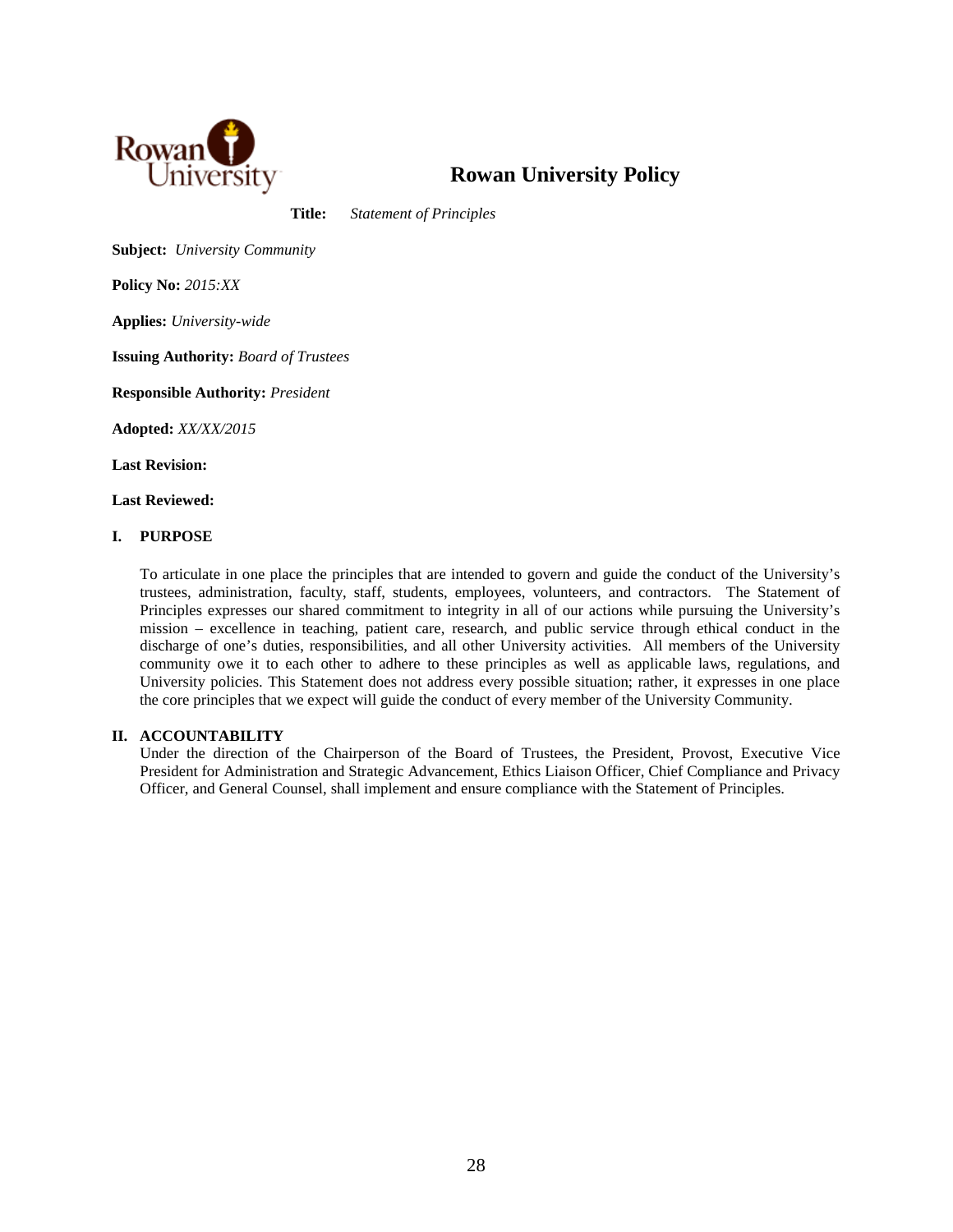#### **III. APPLICABILITY**

These principles shall be observed by all members of the Board of Trustees, Officers (President and Vice Presidents), Deans, Academic Department Heads and Chairs, Faculty, Staff, Student Employees, and Volunteers (collectively, "University personnel") and to any contractor performing work or services on any Rowan campus or in any Rowan facility. For the purpose of this Statement, the term "University" applies to Rowan University and all of its campuses, locations and operations.

Whenever a question arises concerning the implications of this Statement for a particular action or situation, the advice of a direct supervisor, the General Counsel, Ethics Liaison Officer, and/or Chief Compliance and Privacy Officer should be sought as appropriate.

#### **IV. REFERENCES**

The following policies provide additional and related information:

- Rowan Core Values
- Code of Ethics Faculty/Professional Staff Rowan University
- Reporting Compliance & Ethics Concerns
- Family Educational Rights and Privacy Act (FERPA)
- Rowan University Contracting & Purchasing Policy & Procedure
- Rowan Excluded Individuals & Entities
- RowanSOM Responding to Anti-Kickback Violations with Potential Implications
- Accounting and Disclosure of Health Information
- Access to Individual Protected Health Information (PHI)
- CMSRU By-Laws
- Rowan SOM By-Laws
- New Jersey State Policy Prohibiting Discrimination
- Rowan University Workplace Violence Policy
- Board of Trustees By-Laws

#### **V. POLICY**

A. Basic Tenets:

All of us who work at or for Rowan do so because of our personal but shared commitment to its mission and to its core values of Student Centeredness, Leadership, Engagement, Accountability, Team Work, Customer Focus, Inclusiveness, and Entrepreneurship. Accordingly, it is incumbent upon each of us to do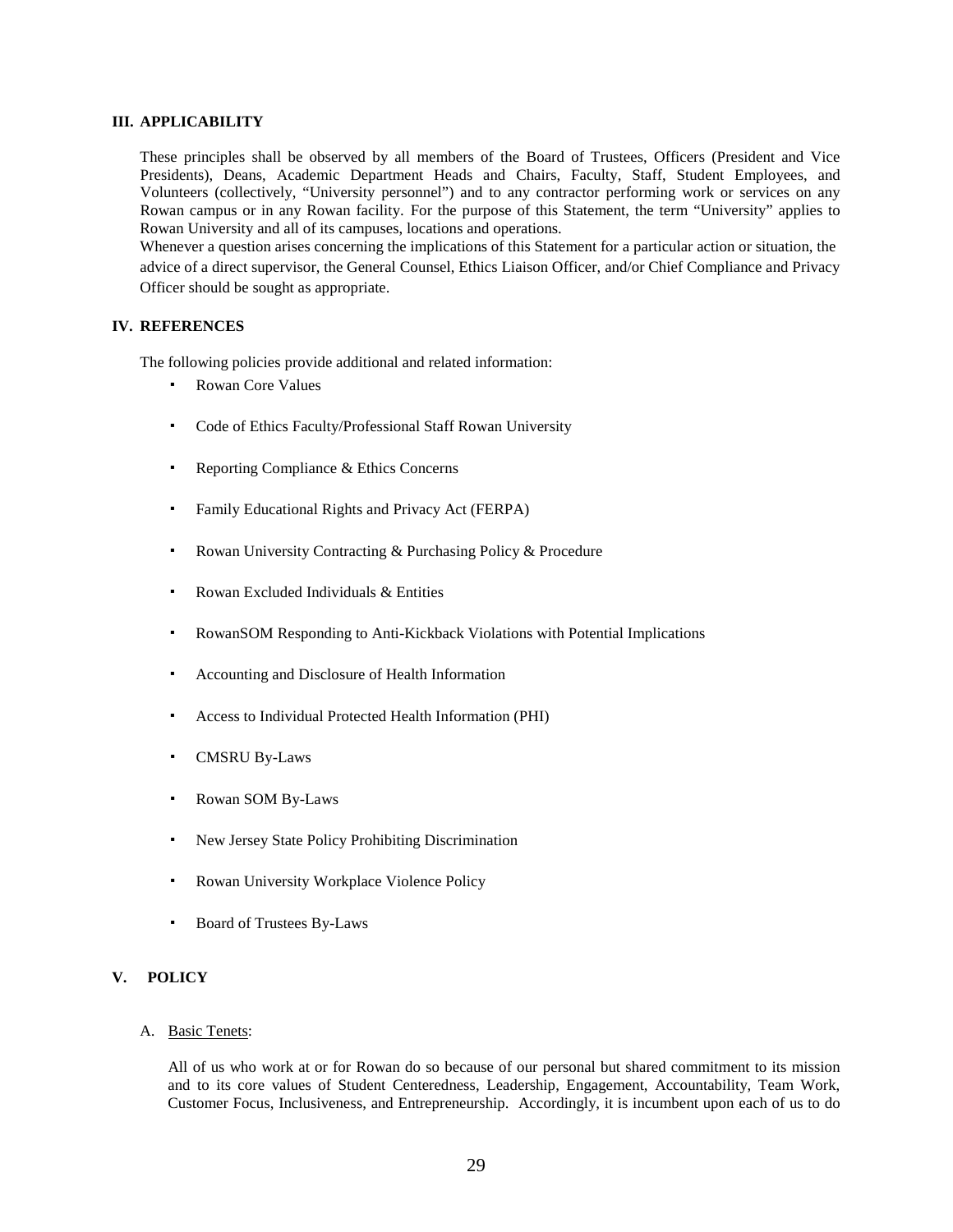our utmost to support, protect and defend that environment. In particular, by working here, each of us commits to compliance with the following basic tenets:

- Commitment to the Student
- **Respect for Educational Mission**
- **Respect for Research Mission**
- Individual Integrity, Responsibility, and Accountability
- Respect for Others and Preservation of a Respectful Workplace
- **Respect for University and State Resources**
- Compliance with University, Federal and State Laws, Rules, Policies, and Regulations
- Compliance with New Jersey Conflict of Interest Laws and State Ethics Code
- Protection of Confidentiality and Privacy of Records
- Accuracy in Reporting
- Adherence to Internal Controls
- **Fair Dealings in Agreements**
- **Protection from Retaliation**

**Commitment to the Student** – University personnel will encourage free pursuit of learning while respecting both the students' rights to form their own views, and the diversity of cultures, backgrounds, and perspectives of our students. University personnel will deal justly and considerately with each student. University personnel will avoid exploitation of students for private advantage while respecting the confidential nature of the relationship between the professor/staff member and student. University personnel will provide recognition and acknowledgement of significant contributions by students. When necessary, University personnel will share information about students' educational needs with appropriate individuals within the parameters of applicable privacy laws and policies.

**Respect for Educational Mission** – In each of its locations and in all of its facilities, Rowan University is committed to providing high quality academic services in accordance with all laws, regulations, program requirements, and academic accreditation standards. The University is committed to accurate representation of credentials to be attained through its programs of study and clear communication of requirements for admission and graduation.

**Respect for Research Mission** – Affiliated researchers shall conduct their research with integrity, intellectual honesty, and appropriate respect for human and animal subjects. All research involving human subjects is subject to approval by an Institutional Review Board. All research involving vertebrate animal subjects must be approved by the Institutional Animal Care and Use Committees. All such research shall remain in compliance with all conditions imposed by the respective committee. Research must be conducted for the advancement of knowledge while meeting the highest standards of honesty, accuracy, and objectivity. Researchers are obligated to demonstrate accountability for the funds of sponsors and payers while remaining in total compliance with specific terms and conditions of contracts and grants.

**Individual Integrity, Responsibility and Accountability** – The relationship between students and University personnel shall reflect an environment that focuses on education, professionalism, integrity, honor, civility, and ethical conduct. To that end, the University allows zero tolerance for behavior that improperly interferes with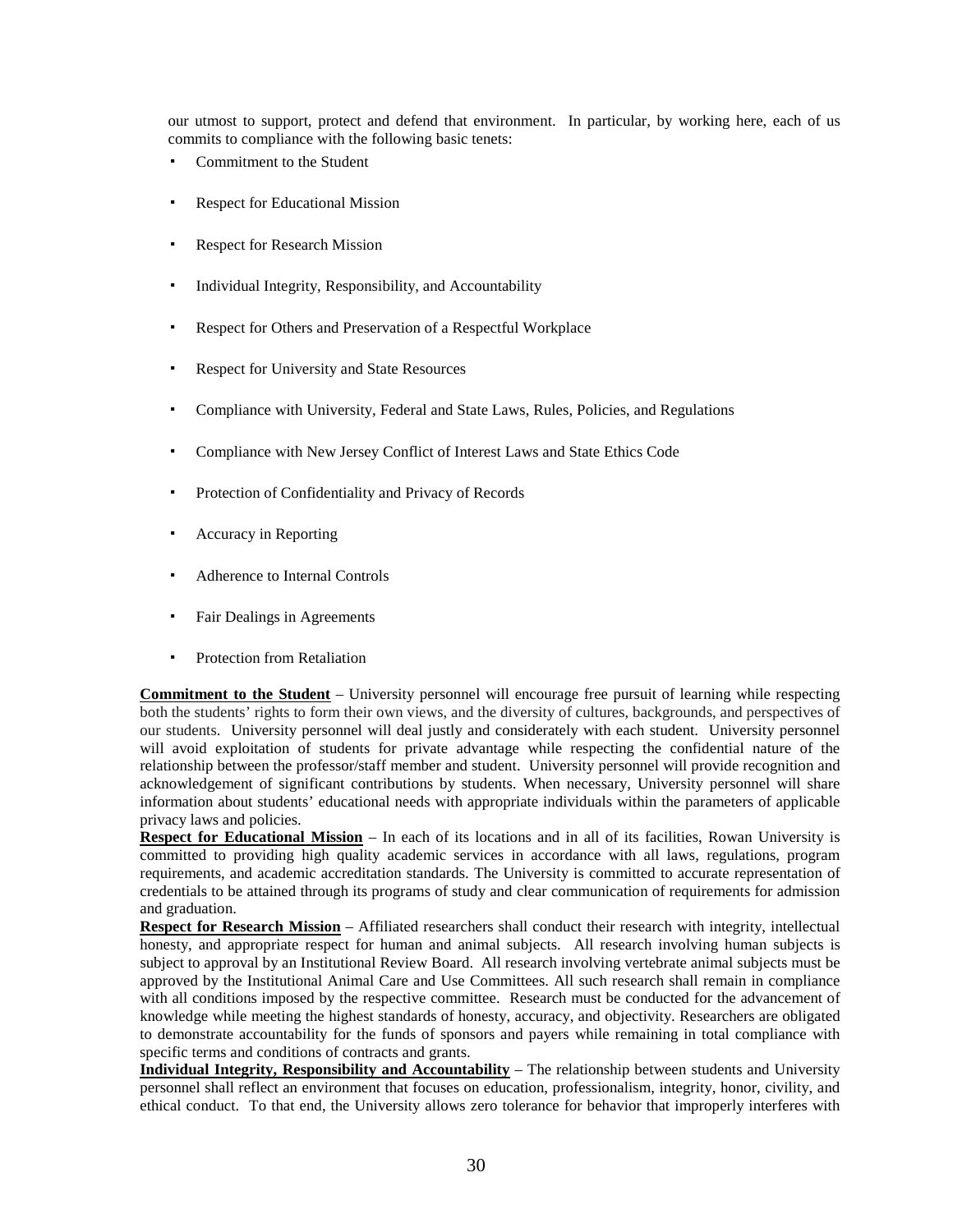the learning environment, including harassment, discrimination and violence, including but not limited to arrangements having real or perceived power (e.g., faculty/coach-student, supervisor-supervisee, healthcare provider/patient). With respect to confidentiality, University personnel must follow all rules and regulations as outlined in the Family Educational Rights and Privacy Act (FERPA).

**Respect for Others and Preservation of a Respectful Workplace** – The University is committed to maintaining an environment of respect and inclusivity. Our community must and will have zero tolerance for illegal discrimination, including but not limited to discrimination based on race, creed , color, national origin, ancestry, age, sex or gender identity, marital status, familial status, affectional or sexual orientation, atypical hereditary cellular or blood trait, genetic information, liability for service in the armed forces, disability, or political persuasion. All University personnel must adhere to the basic principles of honesty, professionalism, integrity, civility, and ethical standards, and to the maintenance of a respectful workplace devoid of hostility and harassment. Violation and/or suspicion of violation can and must be reported utilizing appropriate channels and without the fear of retaliation.

**Respect for University and State Resources** – University personnel shall use all university equipment and facilities efficiently, economically, and for authorized university purposes only in accordance with University policy and State law.

**Compliance with University, Federal and State Laws, Rules, Policies and Regulations** – All University personnel shall act in compliance with all applicable federal and state laws, rules, and regulations as well as University policies, procedures, agreements, and guidelines.

**Compliance with New Jersey Conflict of Interest Laws and State Ethics Code** – All University personnel must comply with the State of New Jersey Conflict of Interest Laws, State of New Jersey Ethics Guidelines, and University policies to avoid actual or perceived conflicts (including their personal and/or financial interests) and, in situations where they might arise or do exist, to disclose them immediately and to participate no further in them unless and until approved by the appropriate Rowan New Jersey Ethics Liaison Officer or his/her designee.

**Protection of Confidentiality and Privacy of Records** – University personnel with access to confidential information, including but not limited to Protected Health Information under the Health Insurance Portability and Accountability Act (HIPAA) as well as confidential student information under the Family Educational Rights and Privacy Act (FERPA), shall maintain the confidentiality and privacy of that information to protect all parties, to include written and oral communication.

**Accuracy of Reporting** – All University records, including student records, accounting and financial records, expense reports, medical records, time sheets and effort reports, admission, retention, and graduation data, and other documents, including any submitted to or subject to possible review by government agencies, must be accurate, clear, and complete in accordance with generally acceptable accounting principles, government entities, bond covenant agreements, and other requirements.

**Adherence to Internal Controls** – Internal control comprises the plans, methods, and procedures used to meet the University's mission, goals, and objectives. To this end, all business units or department heads are specifically responsible for ensuring that internal controls are established, properly documented, and maintained for activities within their jurisdiction and followed. Any person entrusted with funds, including principal investigators, is responsible for ensuring that adequate internal controls exist over the use and accountability of such funds.

**Fair Dealings in Agreements**– University policies governing procurement, including public bidding requirements and New Jersey laws where applicable, must be followed insofar as vendors, potential vendors, excluded individuals or companies when obtaining goods and/or services. At all times federal and state laws must be followed relating to anti-referral and anti-kickback arrangements while adhering to the highest ethical standards in regards to business arrangements for selection, negotiation, determination of awards, and the administration of all purchasing activities. Persons affiliated with the University have an obligation to be